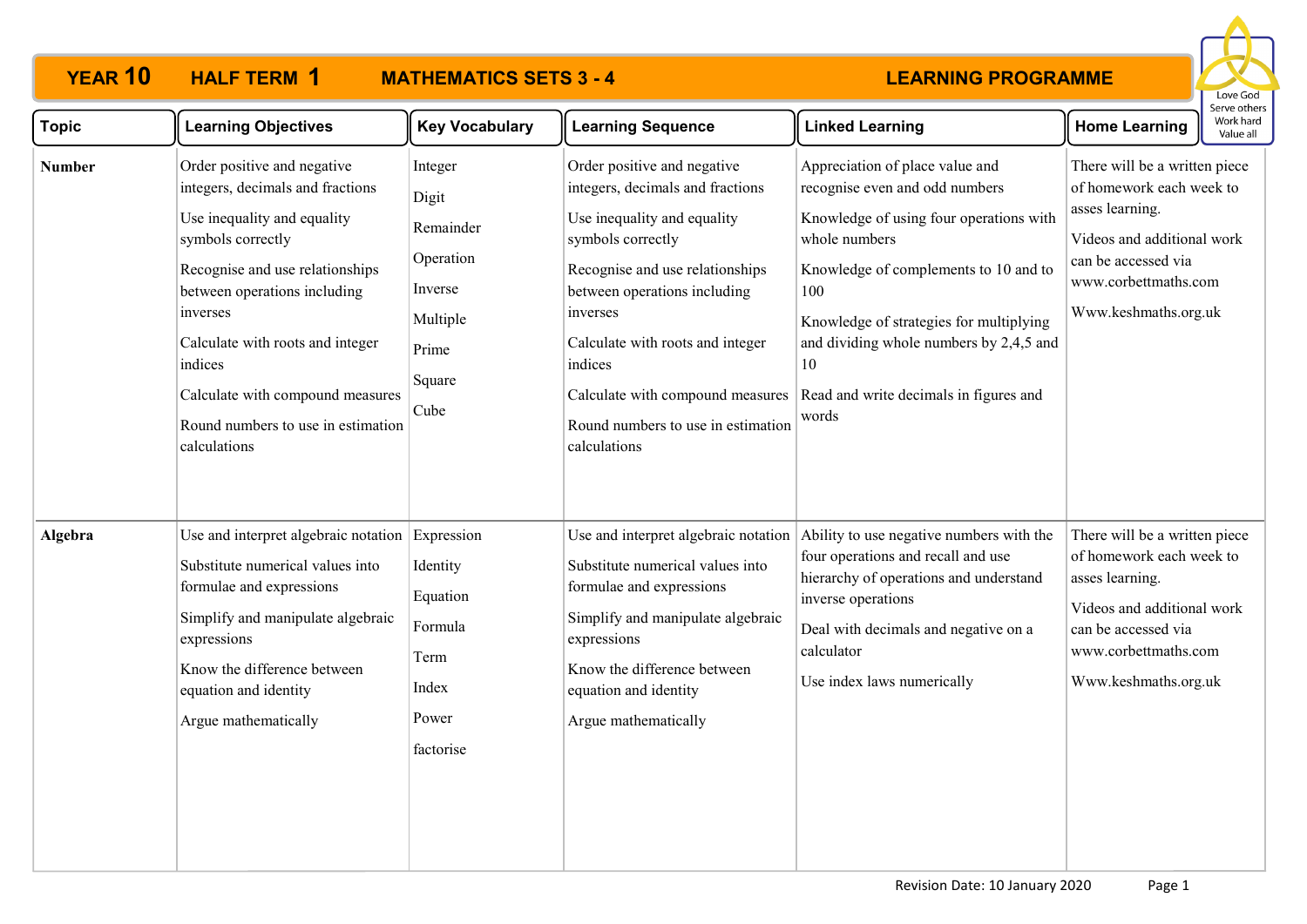

| <b>Topic</b>                | <b>Learning Objectives</b>                                                                                                                                                                                                                                                                                                                       | <b>Key Vocabulary</b>                                                                                                                                  | <b>Learning Sequence</b>                                                                                                                                                                                                                                                                                                                                                                                                                                                                                                                              | <b>Linked Learning</b>                                                                                                                                                                                                                                                                                                  | <b>Home Learning</b>                                                                                                                                  | perve otrie<br>Work har<br>Value all |
|-----------------------------|--------------------------------------------------------------------------------------------------------------------------------------------------------------------------------------------------------------------------------------------------------------------------------------------------------------------------------------------------|--------------------------------------------------------------------------------------------------------------------------------------------------------|-------------------------------------------------------------------------------------------------------------------------------------------------------------------------------------------------------------------------------------------------------------------------------------------------------------------------------------------------------------------------------------------------------------------------------------------------------------------------------------------------------------------------------------------------------|-------------------------------------------------------------------------------------------------------------------------------------------------------------------------------------------------------------------------------------------------------------------------------------------------------------------------|-------------------------------------------------------------------------------------------------------------------------------------------------------|--------------------------------------|
| Graphs tables and<br>charts | Complete standard constructions<br>using a ruler, compass and<br>protractor<br>Use standard units of measure<br>Interpret and construct tables,<br>charts and diagrams<br>Interpret, analyse and compare<br>distributions of data sets<br>Apply statistics to describe a<br>population<br>Use and interpret scatter graphs of<br>bivariate data. | Continuous<br>Qualitative<br>Quantitative<br>Correlation<br>Line of best fit<br>Sample<br>Population<br>Stem and leaf<br>Frequency<br>Sort<br>estimate | Design and use data collection<br>sheets including the use of<br>inequalities<br>Use correct notation for time and<br>work out time taken for a journey<br>from a table<br>Construct tables for time series data<br>Design and use two-way tables for<br>discrete and grouped data<br>Calculate the total frequency from a<br>frequency table<br>Identify mode / modal class from a<br>frequency table<br>Construct stem and leaf diagrams<br>Construct, interpret and draw pie<br>charts<br>Construct, interpret and draw stem<br>and leaf diagrams. | Read sclaes on graphs, draw circles,<br>measure angles and plot coordinates in all of homework each week to<br>four quadrants<br>Know simple angle rules<br>Be fluent with tally charts<br>Use inequality notation<br>Find the midpoint of two numbers<br>Use the correct notation for time using 12<br>and 24hr clocks | There will be a written piece<br>asses learning.<br>Videos and additional work<br>can be accessed via<br>www.corbettmaths.com<br>Www.keshmaths.org.uk |                                      |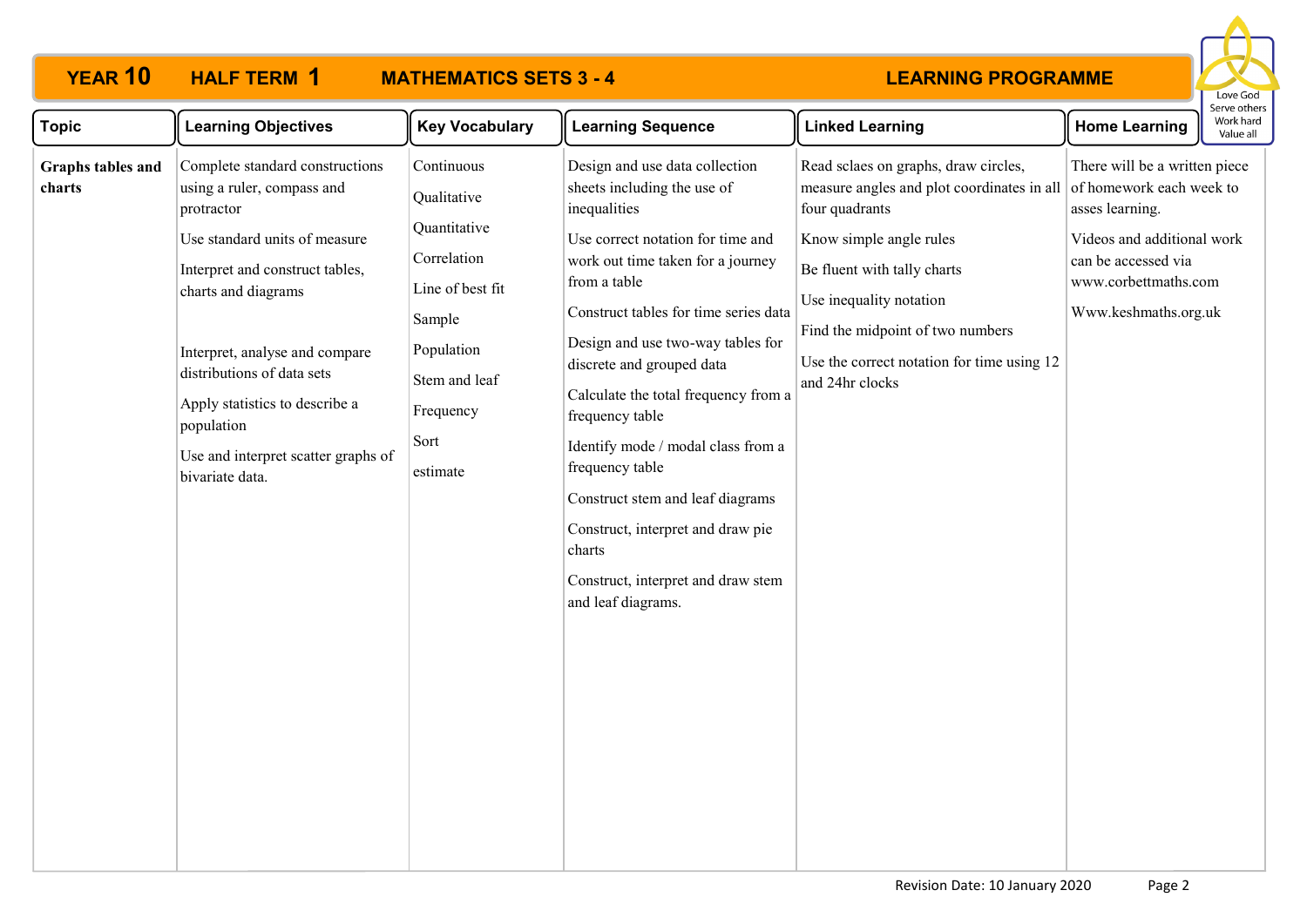# **YEAR 10 HALF TERM MATHEMATICS SETS 3 - 4**



| <b>Topic</b>                                     | <b>Learning Objectives</b>                                                                                                                                                                                                                                                                                                                                                                                                                                                                                                                                                                                                                                 | <b>Key Vocabulary</b>                                                                                                                                   | <b>Learning Sequence</b>                                                                                                                                                                                                                                                                                                                                                                                                                                                                                                                                                                                                                                   | <b>Linked Learning</b>                                                                                                                                                                                                                                                                     | <b>Home Learning</b>                                                                                                                                                              | Work hard<br>Value all |
|--------------------------------------------------|------------------------------------------------------------------------------------------------------------------------------------------------------------------------------------------------------------------------------------------------------------------------------------------------------------------------------------------------------------------------------------------------------------------------------------------------------------------------------------------------------------------------------------------------------------------------------------------------------------------------------------------------------------|---------------------------------------------------------------------------------------------------------------------------------------------------------|------------------------------------------------------------------------------------------------------------------------------------------------------------------------------------------------------------------------------------------------------------------------------------------------------------------------------------------------------------------------------------------------------------------------------------------------------------------------------------------------------------------------------------------------------------------------------------------------------------------------------------------------------------|--------------------------------------------------------------------------------------------------------------------------------------------------------------------------------------------------------------------------------------------------------------------------------------------|-----------------------------------------------------------------------------------------------------------------------------------------------------------------------------------|------------------------|
| Fractions,<br><b>Decimals and</b><br>Percentages | Order positive and negative<br>integers, decimals and fractions<br>Apply the four operations to<br>integers, decimals and simple<br>fractions and mixed numbers<br>Calculate exactly with fractions<br>Work interchangeably with<br>terminating decimals and their<br>corresponding fractions<br>Interpret fractions and percentages<br>as operators<br>Use standard units of mass length,<br>time and money<br>Express one quantity as a fraction<br>of another<br>Define percentage as number of<br>parts per hundred<br>Solve problems involving<br>percentage change, increase /<br>decrease and simple interest<br>including in financial mathematics | Inverse<br>Mixed<br>Improper<br>Recurring<br>Integer<br>Terminating<br>Percentage<br><b>VAT</b><br>Increase<br>Decrease<br>Multiplier<br>Profit<br>Loss | Order positive and negative<br>integers, decimals and fractions<br>Apply the four operations to<br>integers, decimals and simple<br>fractions and mixed numbers<br>Calculate exactly with fractions<br>Work interchangeably with<br>terminating decimals and their<br>corresponding fractions<br>Interpret fractions and percentages<br>as operators<br>Use standard units of mass length,<br>time and money<br>Express one quantity as a fraction<br>of another<br>Define percentage as number of<br>parts per hundred<br>Solve problems involving<br>percentage change, increase /<br>decrease and simple interest<br>including in financial mathematics | Be able to use the four operations of<br>number<br>Be able to find common factors<br>Have a basic understanding of fractions<br>as being parts of a whole<br>Be able to define percentages as number<br>of parts per hundred<br>Know number complements to 10 and<br>multiplication tables | There will be a written piece<br>of homework each week to<br>asses learning.<br>Videos and additional work<br>can be accessed via<br>www.corbettmaths.com<br>Www.keshmaths.org.uk |                        |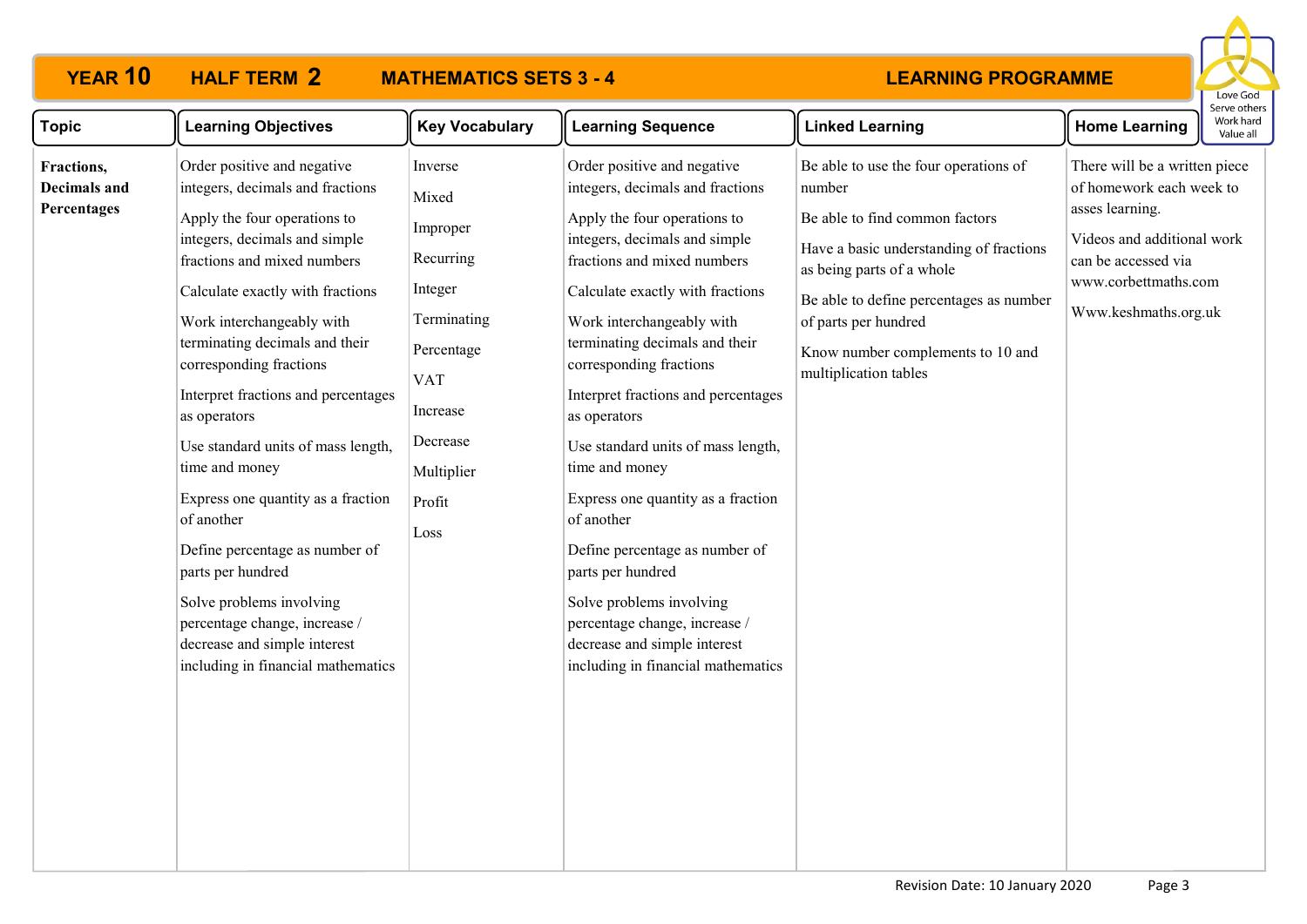# **2**

# **YEAR 10 HALF TERM MATHEMATICS SETS 3 - 4**



| <b>Topic</b>                                                     | <b>Learning Objectives</b>                                                                                                                                                                                                                                                                                                                                                                                                                                                                                                                                                                                                                                                                                                                                                                                                                                                                                                                                                                                  | <b>Key Vocabulary</b>                                                                                                                           | <b>Learning Sequence</b>                                                                                                                                                                                                                                                                                                                                                                                                                                                                                                                                                                                                                                                                                                                                                                                                                                                                                                                                                                                    | <b>Linked Learning</b>                                                                                                                                                                                                                                                                                                     | <b>Home Learning</b>                                                                                                                                                              | יכו עכ טנווי<br>Work har<br>Value al |
|------------------------------------------------------------------|-------------------------------------------------------------------------------------------------------------------------------------------------------------------------------------------------------------------------------------------------------------------------------------------------------------------------------------------------------------------------------------------------------------------------------------------------------------------------------------------------------------------------------------------------------------------------------------------------------------------------------------------------------------------------------------------------------------------------------------------------------------------------------------------------------------------------------------------------------------------------------------------------------------------------------------------------------------------------------------------------------------|-------------------------------------------------------------------------------------------------------------------------------------------------|-------------------------------------------------------------------------------------------------------------------------------------------------------------------------------------------------------------------------------------------------------------------------------------------------------------------------------------------------------------------------------------------------------------------------------------------------------------------------------------------------------------------------------------------------------------------------------------------------------------------------------------------------------------------------------------------------------------------------------------------------------------------------------------------------------------------------------------------------------------------------------------------------------------------------------------------------------------------------------------------------------------|----------------------------------------------------------------------------------------------------------------------------------------------------------------------------------------------------------------------------------------------------------------------------------------------------------------------------|-----------------------------------------------------------------------------------------------------------------------------------------------------------------------------------|--------------------------------------|
| <b>Equations,</b><br><b>Inequalities and</b><br><b>Sequences</b> | Apply and interpret limits of<br>accuracy<br>Substitute numerical values into<br>formulae and expressions<br>Understand and use the concepts<br>and vocabulary of expressions,<br>equations, formulae, identities,<br>inequalities, terms and factors<br>Understand and use standard<br>mathematical formulae, rearranging<br>formulae to change the subject<br>Solve linear equations in one<br>unknown algebraically, find<br>approximate solutions on a graph<br>Translate simple situations or<br>procedures into algebraic<br>expressions or formulae<br>Solve linear inequalities in one<br>variable, represent the solution set<br>on a number line<br>Generate terms of a sequence from<br>either a term-to-term or a position-<br>to-term rule<br>Recognise and use sequences of<br>triangular, square and cube number,<br>simple arithmetic progressions,<br>Fibonacci type sequences and<br>simple geometric progressions<br>Deduce expressions to calculate the<br>nth term of linear sequences | Arithmetic<br>Geometric<br>Function<br>Sequence<br>Nth term<br>Derive<br>Quadratic<br>Inequality<br>Represent<br>Substitute<br>Expand<br>Linear | Apply and interpret limits of<br>accuracy<br>Substitute numerical values into<br>formulae and expressions<br>Understand and use the concepts<br>and vocabulary of expressions,<br>equations, formulae, identities,<br>inequalities, terms and factors<br>Understand and use standard<br>mathematical formulae, rearranging<br>formulae to change the subject<br>Solve linear equations in one<br>unknown algebraically, find<br>approximate solutions on a graph<br>Translate simple situations or<br>procedures into algebraic<br>expressions or formulae<br>Solve linear inequalities in one<br>variable, represent the solution set<br>on a number line<br>Generate terms of a sequence from<br>either a term-to-term or a position-<br>to-term rule<br>Recognise and use sequences of<br>triangular, square and cube number,<br>simple arithmetic progressions,<br>Fibonacci type sequences and<br>simple geometric progressions<br>Deduce expressions to calculate the<br>nth term of linear sequences | Be able to use inequality signs between<br>number<br>Be able to use negative numbers with the<br>four operations, recall and use the<br>hierarchy of operations and understand<br>inverse operations<br>Deal with decimals and negatives on a<br>calculator<br>Use index laws numerically<br>Be able to draw a number line | There will be a written piece<br>of homework each week to<br>asses learning.<br>Videos and additional work<br>can be accessed via<br>www.corbettmaths.com<br>Www.keshmaths.org.uk |                                      |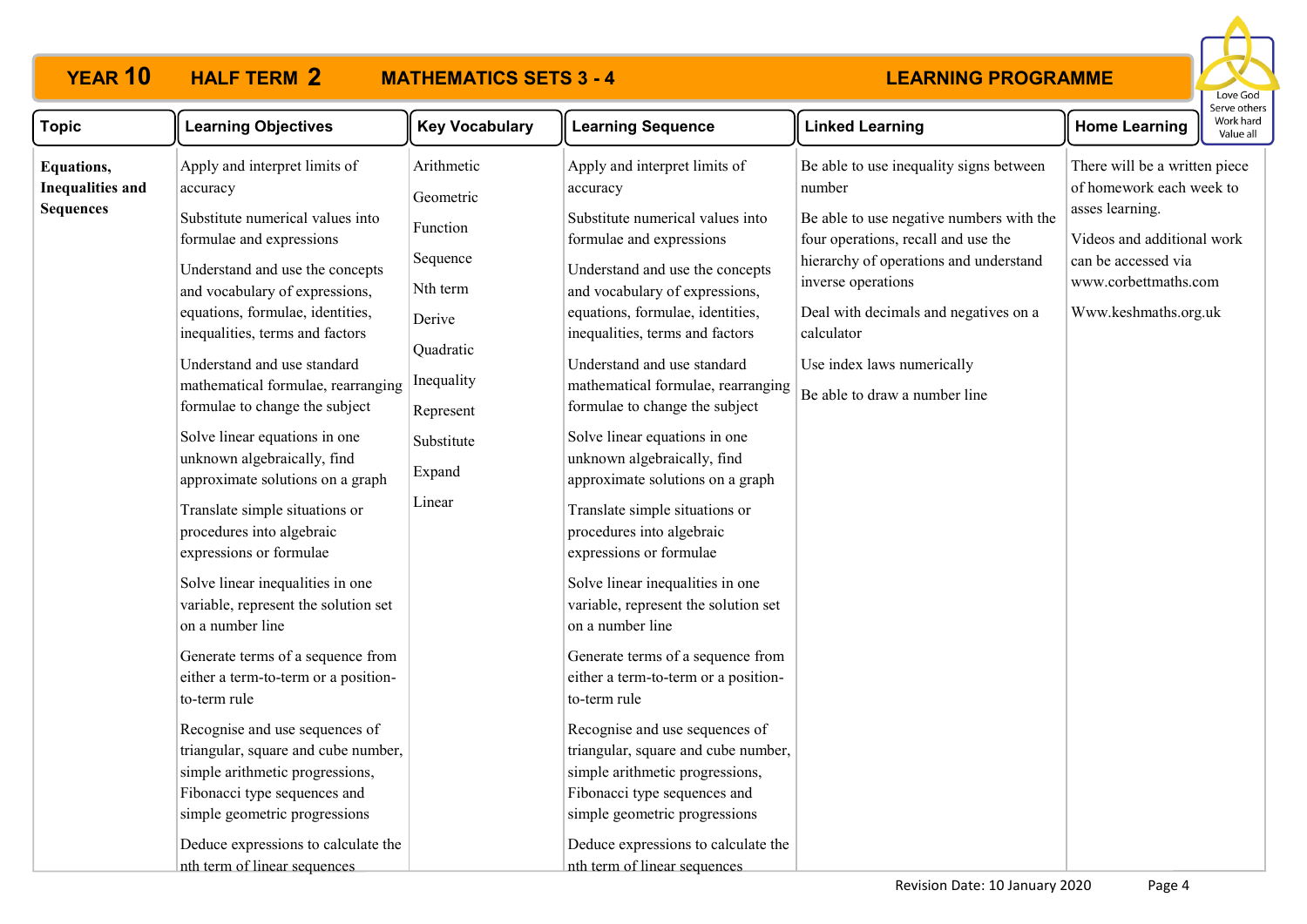| <b>YEAR 10</b>                                | <b>HALF TERM 3</b>                                                                                                                                                                       | <b>MATHEMATICS SETS 3 - 4</b>                                           |                                                                                                                                               | <b>LEARNING PROGRAMME</b>                                                                                                                                                                                            |                                                                                      | Love God                               |
|-----------------------------------------------|------------------------------------------------------------------------------------------------------------------------------------------------------------------------------------------|-------------------------------------------------------------------------|-----------------------------------------------------------------------------------------------------------------------------------------------|----------------------------------------------------------------------------------------------------------------------------------------------------------------------------------------------------------------------|--------------------------------------------------------------------------------------|----------------------------------------|
| <b>Topic</b>                                  | <b>Learning Objectives</b>                                                                                                                                                               | <b>Key Vocabulary</b>                                                   | <b>Learning Sequence</b>                                                                                                                      | <b>Linked Learning</b>                                                                                                                                                                                               | <b>Home Learning</b>                                                                 | Serve others<br>Work hard<br>Value all |
| Unit 4a-<br>Fractions,<br><b>Decimals and</b> |                                                                                                                                                                                          |                                                                         | Recall the fraction-to-decimal<br>conversion and convert fractions to<br>decimals;                                                            |                                                                                                                                                                                                                      | There will be a written piece<br>of homework each week to<br>reinforce key concepts. |                                        |
| Percentages<br>(Continued)                    |                                                                                                                                                                                          |                                                                         | Convert a fraction to a decimal to<br>make a calculation easier,<br>e.g. $0.25 \times 8 = \times 8$ , or $\times 10 =$<br>$0.375 \times 10$ ; |                                                                                                                                                                                                                      |                                                                                      |                                        |
|                                               |                                                                                                                                                                                          |                                                                         | Recognise recurring decimals and<br>convert fractions such as, and into<br>recurring decimals;                                                |                                                                                                                                                                                                                      |                                                                                      |                                        |
|                                               |                                                                                                                                                                                          |                                                                         | Understand that a percentage is a<br>fraction in hundredths;                                                                                  |                                                                                                                                                                                                                      |                                                                                      |                                        |
|                                               |                                                                                                                                                                                          |                                                                         | Express a given number as a<br>percentage of another number;                                                                                  |                                                                                                                                                                                                                      |                                                                                      |                                        |
|                                               |                                                                                                                                                                                          |                                                                         | Convert between fractions,<br>decimals and percentages;                                                                                       |                                                                                                                                                                                                                      |                                                                                      |                                        |
|                                               |                                                                                                                                                                                          |                                                                         | Order fractions, decimals and<br>percentages, including use of<br>inequality signs                                                            |                                                                                                                                                                                                                      |                                                                                      |                                        |
| Unit 4b-<br>Percentages                       | To be able to express a number as a<br>percentage of another number<br>To be able to calculate Simple<br>Interest<br>To be able to find a percentage of a<br>quantity using a multiplier | Percentage change<br>Original amount<br>Multiplier<br>(Simple) interest | Express a given number as a<br>percentage of another number;<br>Calculate amount of increase/<br>decrease;                                    | Find a percentage of a quantity without a<br>calculator: 50%, 25% and multiples of<br>10% and 5%;<br>Find a percentage of a quantity or<br>measurement (use measurements they<br>should know from Key Stage 3 only); | There will be a written piece<br>of homework each week to<br>reinforce key concepts. |                                        |
|                                               |                                                                                                                                                                                          |                                                                         |                                                                                                                                               |                                                                                                                                                                                                                      |                                                                                      |                                        |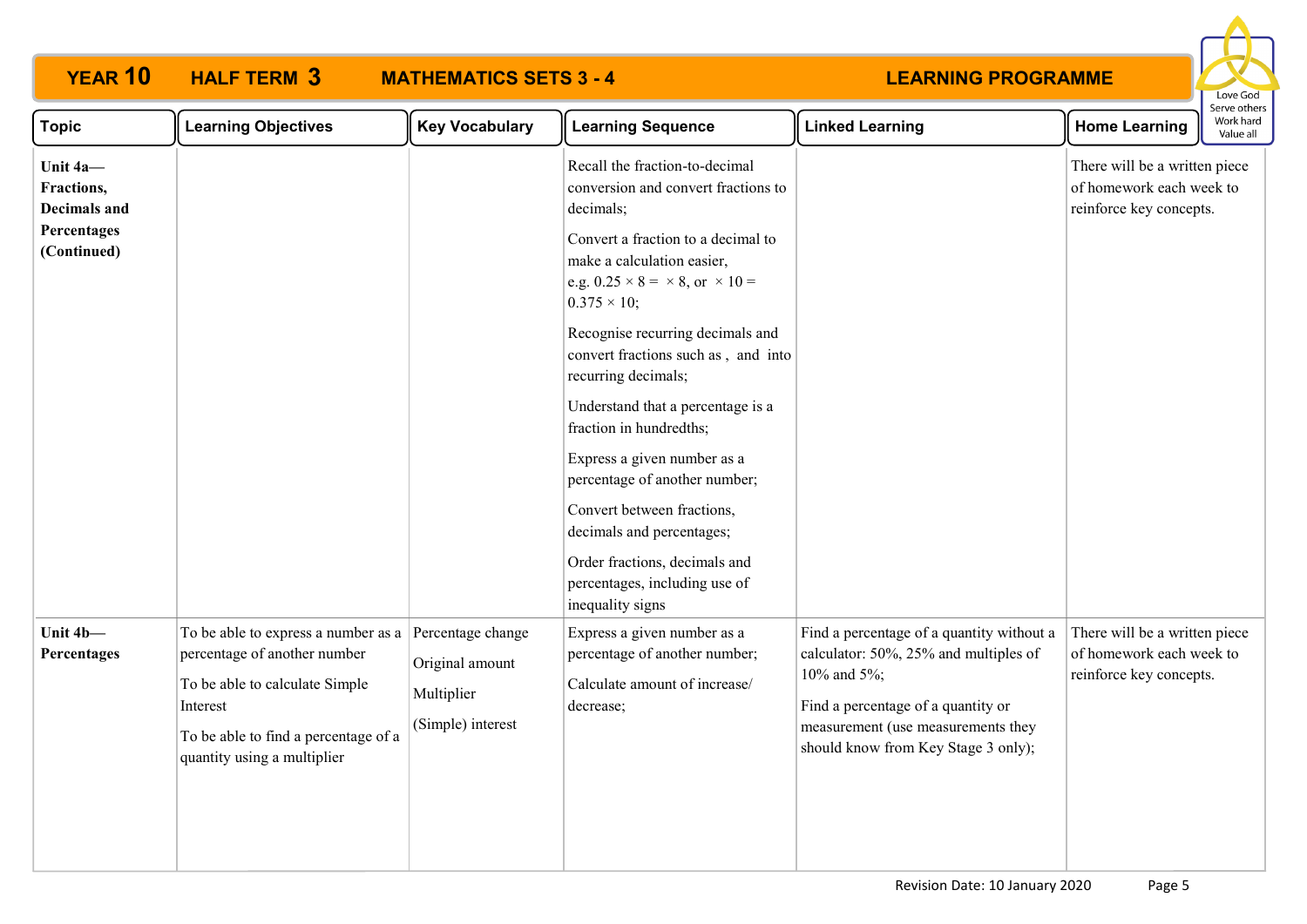

| <b>Topic</b>                           | <b>Learning Objectives</b>                                                                                                                                                                                                                                        | <b>Key Vocabulary</b>                                                   | <b>Learning Sequence</b>                                                                                                                                                                                                                                                                                                                                                                                                                                                                                                                                                                                                                                                                                                                                                                                                                                                                   | <b>Linked Learning</b>                                                                                                                                                                                               | <b>Home Learning</b>                                                                 | Work hard<br>Value all |
|----------------------------------------|-------------------------------------------------------------------------------------------------------------------------------------------------------------------------------------------------------------------------------------------------------------------|-------------------------------------------------------------------------|--------------------------------------------------------------------------------------------------------------------------------------------------------------------------------------------------------------------------------------------------------------------------------------------------------------------------------------------------------------------------------------------------------------------------------------------------------------------------------------------------------------------------------------------------------------------------------------------------------------------------------------------------------------------------------------------------------------------------------------------------------------------------------------------------------------------------------------------------------------------------------------------|----------------------------------------------------------------------------------------------------------------------------------------------------------------------------------------------------------------------|--------------------------------------------------------------------------------------|------------------------|
| Unit 4b-<br>Percentages<br>(Continued) | To be able to increase/decrease by<br>a percentage<br>To be able to calculate percentage<br>profit/loss<br>To be able to use repeated<br>percentage change<br>To be able to calculate reverse<br>percentage<br>To be able to calculate using<br>compound interest | Percentage change<br>Original amount<br>Multiplier<br>(Simple) interest | Calculate amount of increase/<br>decrease;<br>Use percentages to solve problems,<br>including comparisons of two<br>quantities using percentages;<br>Use percentages in real-life<br>situations, including percentages<br>greater than 100%:<br>Value of profit or loss;<br>Simple interest;<br>Find a percentage of a quantity,<br>including using a multiplier;<br>Use a multiplier to increase or<br>decrease by a percentage in any<br>scenario where percentages are<br>used;<br>Understand the multiplicative<br>nature of percentages as operators.<br>Express a given number as a<br>percentage of another number in<br>more complex situations;<br>Calculate percentage profit or loss;<br>Make calculations involving<br>repeated percentage change, not<br>using the formula;<br>Find the original amount given the<br>final amount after a percentage<br>increase or decrease; | Find a percentage of a quantity without a<br>calculator: 50%, 25% and multiples of<br>10% and 5%;<br>Find a percentage of a quantity or<br>measurement (use measurements they<br>should know from Key Stage 3 only); | There will be a written piece<br>of homework each week to<br>reinforce key concepts. |                        |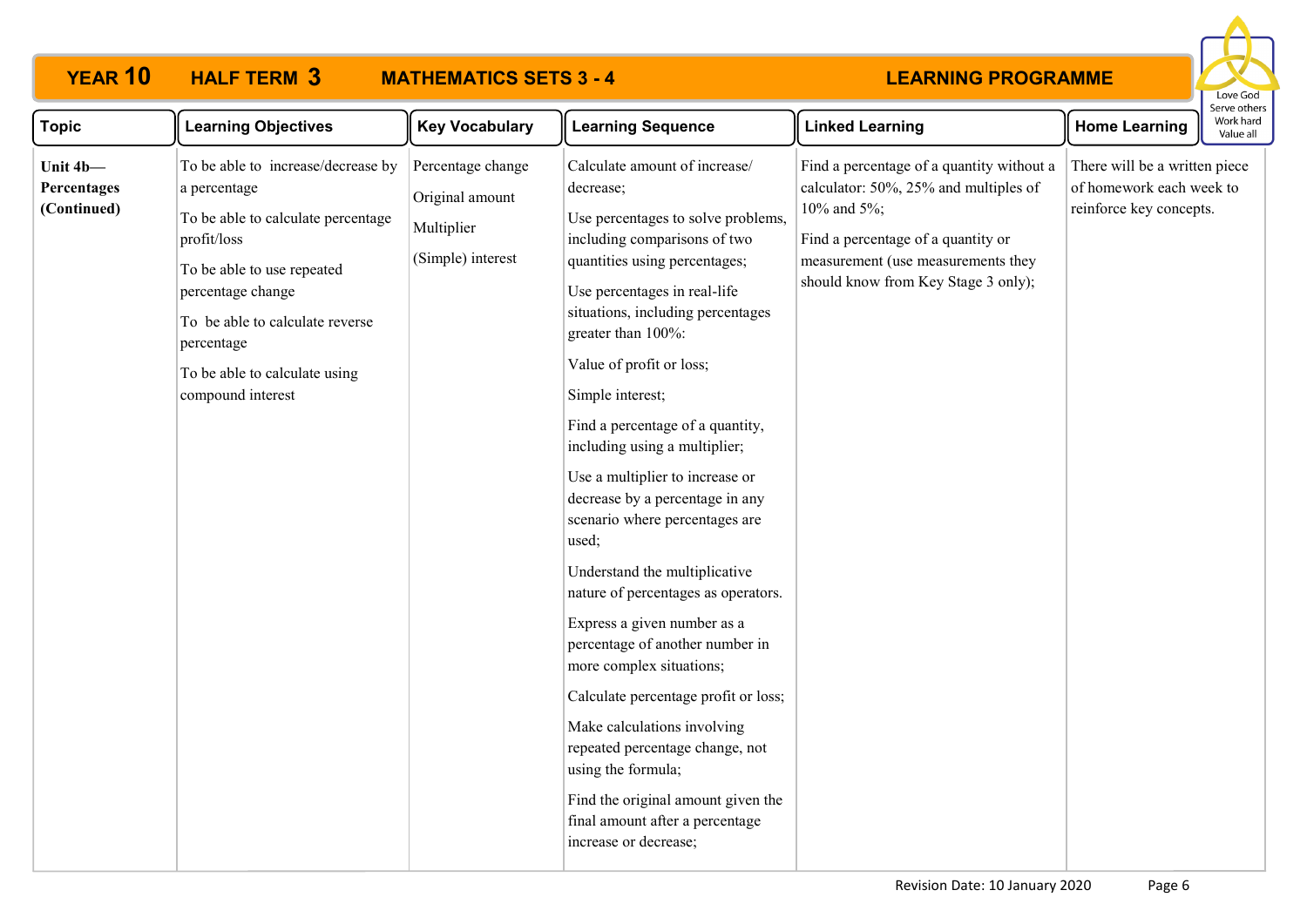

| <b>Topic</b>                                            | <b>Learning Objectives</b>                                                                                                                                                                                                                                                                                                                                | <b>Key Vocabulary</b>                                                                                                                                                                                                                                                                                                                                                                                                   | <b>Learning Sequence</b>                                                                                                                                                                                                                                                                                                                                                                                                                                                                                                                                                                                                                                                                                                                                                                                                                                                                                                                        | <b>Linked Learning</b>                                                                                                                                                                                                                                                                                    | <b>Home Learning</b>                                                                 | Work hard<br>Value all |
|---------------------------------------------------------|-----------------------------------------------------------------------------------------------------------------------------------------------------------------------------------------------------------------------------------------------------------------------------------------------------------------------------------------------------------|-------------------------------------------------------------------------------------------------------------------------------------------------------------------------------------------------------------------------------------------------------------------------------------------------------------------------------------------------------------------------------------------------------------------------|-------------------------------------------------------------------------------------------------------------------------------------------------------------------------------------------------------------------------------------------------------------------------------------------------------------------------------------------------------------------------------------------------------------------------------------------------------------------------------------------------------------------------------------------------------------------------------------------------------------------------------------------------------------------------------------------------------------------------------------------------------------------------------------------------------------------------------------------------------------------------------------------------------------------------------------------------|-----------------------------------------------------------------------------------------------------------------------------------------------------------------------------------------------------------------------------------------------------------------------------------------------------------|--------------------------------------------------------------------------------------|------------------------|
| Unit 5a-<br><b>Equations and</b><br><b>Inequalities</b> | To be able to set up and solve<br>expressions and equations from a<br>word problem<br>To be able to rearrange equations<br>To be able to substitute into a<br>formula<br>To be able to solve algebraic<br>problem involving area, perimeter<br>and angles<br>To be able to represent inequalities<br>on a number line<br>To be able to solve inequalities | Solve<br>Expression<br>Equation<br>Inequality<br>Integer<br>Notation<br>The inequality<br>symbols: $\le$ (less than),<br>$>$ (greater than), $\leq$ (less<br>than or equal to), $\geq$<br>(more than or equal to)<br>The number line to<br>represent solutions to<br>inequalities. An open<br>circle represents a<br>boundary that is not<br>included. A filled<br>circle represents a<br>boundary that is<br>included. | Solve simple equations including<br>those:<br>with integer coefficients, in which<br>the unknown appears on either side<br>or on both sides of the equation;<br>which contain brackets, including<br>those that have negative signs<br>occurring anywhere in the equation,<br>and those with a negative solution;<br>with one unknown, with integer or<br>fractional coefficients;<br>Rearrange simple equations;<br>Substitute into a formula, and solve<br>the resulting equation;<br>Find an approximate solution to a<br>linear equation using a graph;<br>Solve angle or perimeter problems<br>using algebra.<br>Show inequalities on number lines<br>and write down integer values that<br>satisfy an inequality<br>Solve an inequality such as $-3 < 2x$<br>$+1$ <7 and show the solution set on<br>a number line;<br>Solve two inequalities in x, find the<br>solution sets and compare them to<br>see which value of x satisfies both; | Select an expression/equation/formula/<br>identity from a list;<br>Use function machines;<br>Substitute positive and negative numbers<br>into expressions<br>Key angle facts<br>Knowledge of area and perimeter<br>Understand the number line<br>Understand the meaning of the four<br>inequality symbols | There will be a written piece<br>of homework each week to<br>reinforce key concepts. |                        |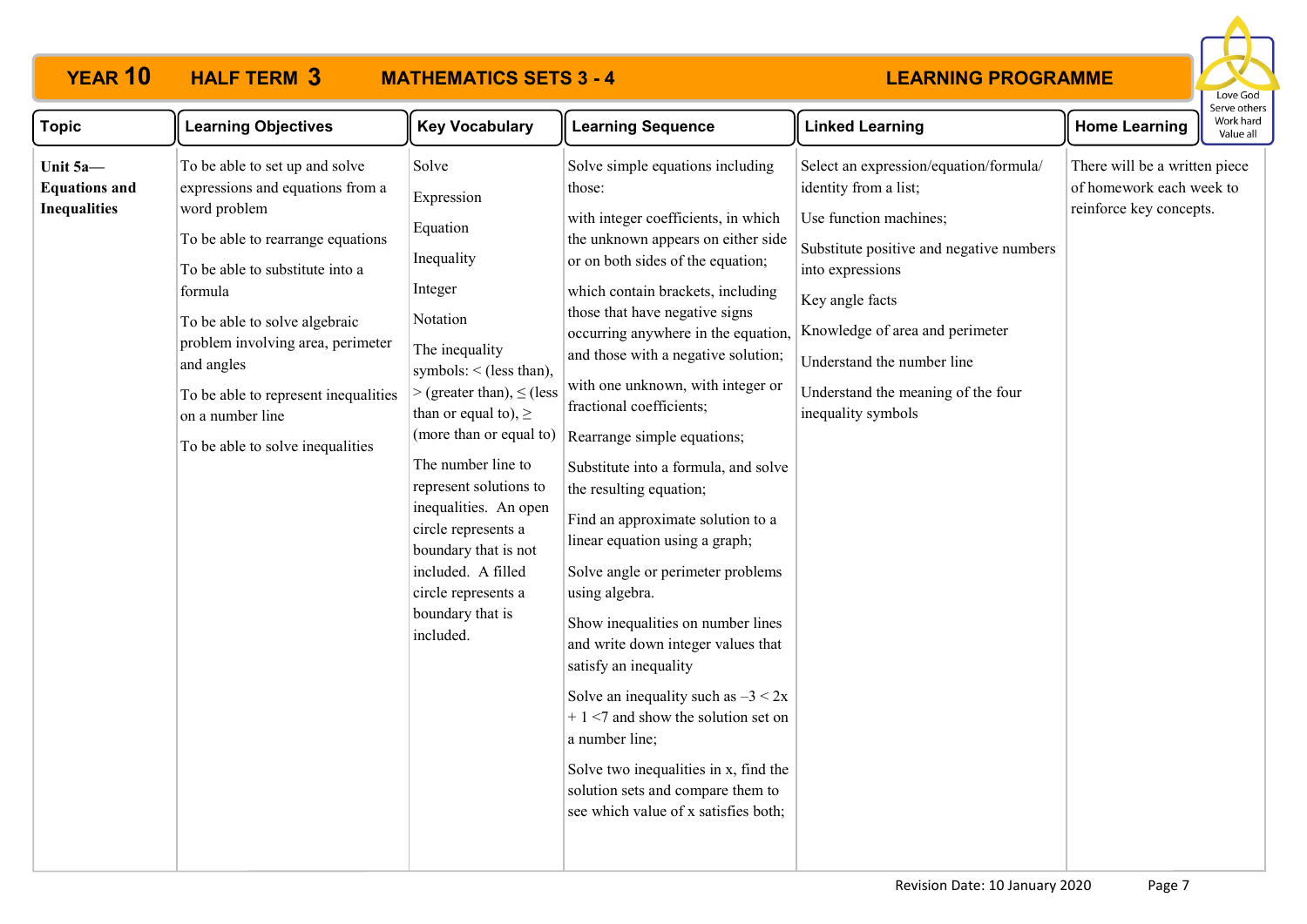

| <b>Topic</b>                                            | <b>Learning Objectives</b>                                                                                                                                                                                                                                          | <b>Key Vocabulary</b> | <b>Learning Sequence</b>                                                                                                                                                                                                                                        | <b>Linked Learning</b> | <b>Home Learning</b>                                                                 | Work hard<br>Value all |  |
|---------------------------------------------------------|---------------------------------------------------------------------------------------------------------------------------------------------------------------------------------------------------------------------------------------------------------------------|-----------------------|-----------------------------------------------------------------------------------------------------------------------------------------------------------------------------------------------------------------------------------------------------------------|------------------------|--------------------------------------------------------------------------------------|------------------------|--|
| Unit 5a-<br><b>Equations and</b><br><b>Inequalities</b> | To be able to set up and solve<br>expressions and equations from a<br>word problem                                                                                                                                                                                  |                       | Write expressions and set up simple<br>equations forming an equation from<br>a word problem                                                                                                                                                                     |                        | There will be a written piece<br>of homework each week to<br>reinforce key concepts. |                        |  |
| (continued)                                             | To be able to rearrange equations<br>To be able to substitute into a<br>formula<br>To be able to solve algebraic<br>problem involving area, perimeter<br>and angles<br>To be able to represent inequalities<br>on a number line<br>To be able to solve inequalities |                       | Use the correct notation to show<br>inclusive and exclusive<br>inequalities;<br>Construct inequalities to represent a<br>set shown on a number line;<br>Solve simple linear inequalities in<br>one variable, and represent the<br>solution set on a number line |                        |                                                                                      |                        |  |
|                                                         |                                                                                                                                                                                                                                                                     |                       |                                                                                                                                                                                                                                                                 |                        |                                                                                      |                        |  |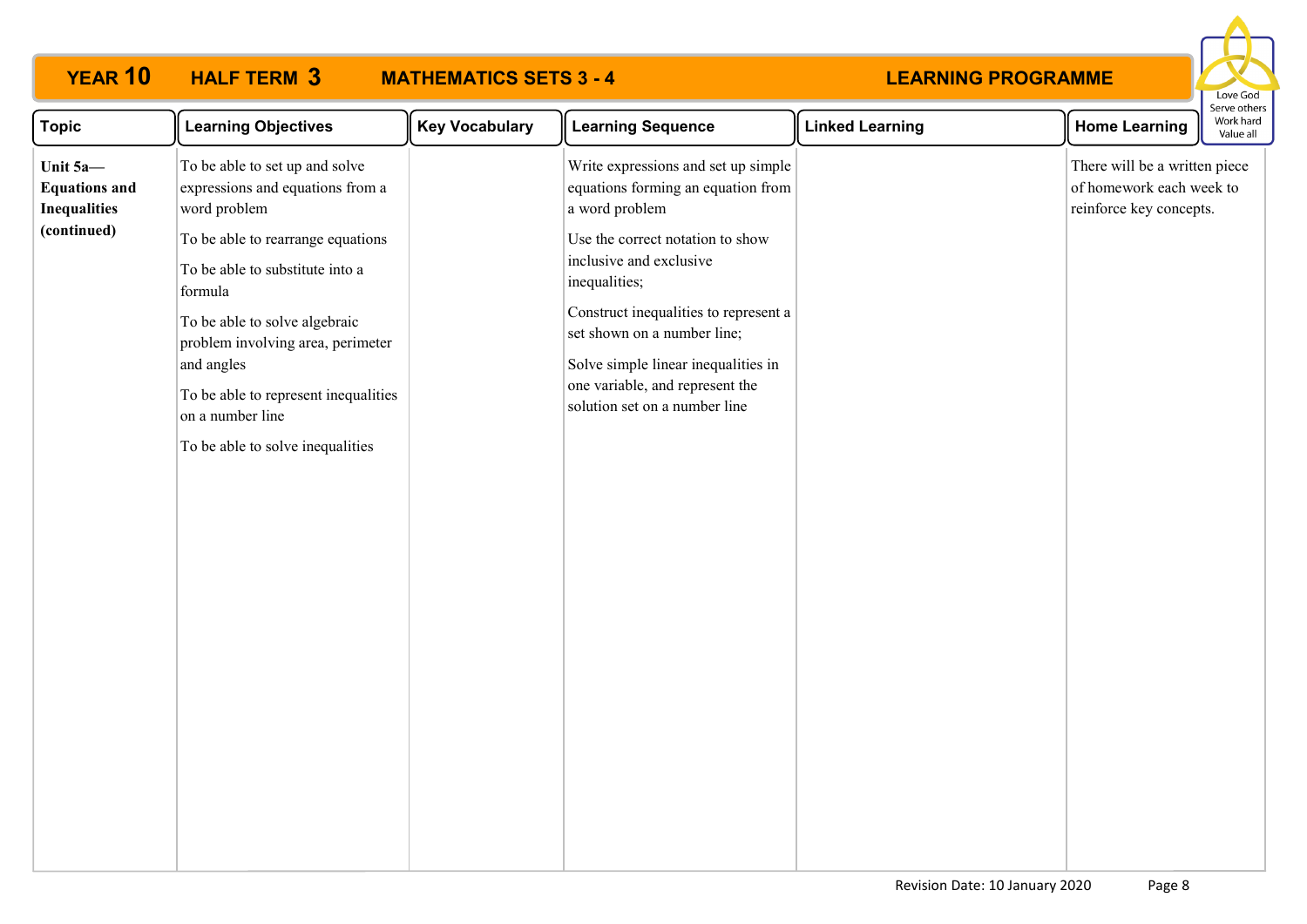

| <b>Topic</b>                 | <b>Learning Objectives</b>                                                                                                                                             | <b>Key Vocabulary</b>                                                                                                                                                                                                                                | <b>Learning Sequence</b>                                                                                                                                                                                                                                                                                                                                                                                                                                                                                                                                                                                                                                                                                                                                                                                                                                                                                                                                        | <b>Linked Learning</b>                                                                                                                                                                                                                                                                                                  | <b>Home Learning</b>                                                                 | Work hard<br>Value all |
|------------------------------|------------------------------------------------------------------------------------------------------------------------------------------------------------------------|------------------------------------------------------------------------------------------------------------------------------------------------------------------------------------------------------------------------------------------------------|-----------------------------------------------------------------------------------------------------------------------------------------------------------------------------------------------------------------------------------------------------------------------------------------------------------------------------------------------------------------------------------------------------------------------------------------------------------------------------------------------------------------------------------------------------------------------------------------------------------------------------------------------------------------------------------------------------------------------------------------------------------------------------------------------------------------------------------------------------------------------------------------------------------------------------------------------------------------|-------------------------------------------------------------------------------------------------------------------------------------------------------------------------------------------------------------------------------------------------------------------------------------------------------------------------|--------------------------------------------------------------------------------------|------------------------|
| Unit 5b-<br><b>Sequences</b> | To be able to recognise and use<br>Fibonacci type sequences<br>To be able to find the nth term of a<br>linear sequence<br>To generate terms in a quadratic<br>sequence | Term<br>Term-to-term rule<br>Position-to-term rule<br>nth term<br>Generate<br>Linear<br>First (second)<br>difference<br>Quadratic<br>Fibonacci number<br>Fibonacci sequence<br><b>Notation</b><br>$T(n)$ is often used to<br>indicate the 'nth term' | Recognise Fibonacci sequences;<br>Generate arithmetic sequences of<br>numbers, triangular number, square<br>and cube integers and sequences<br>derived from diagrams;<br>Recognise such sequences from<br>diagrams and draw the next term in<br>a pattern sequence;<br>Find the next term in a sequence,<br>including negative values;<br>Find the nth term<br>for a pattern sequence;<br>a linear sequence;<br>of an arithmetic sequence;<br>Use the nth term of an arithmetic<br>sequence to generate terms;<br>decide if a given number is a term<br>in the sequence, or find the first<br>term over a certain number;<br>find the first term greater/less than<br>a certain number;<br>Continue a geometric progression<br>and find the term-to-term rule,<br>including negatives, fraction and<br>decimal terms;<br>Continue a quadratic sequence and<br>use the nth term to generate terms;<br>Distinguish between arithmetic and<br>geometric sequences. | Recognise sequences of odd and even<br>numbers, and other sequences including<br>Fibonacci sequences;<br>Use function machines to find terms of a<br>sequence;<br>Write the term-to-term definition of a<br>sequence in words;<br>Find a specific term in the sequence using<br>position-to-term or term-to-term rules; | There will be a written piece<br>of homework each week to<br>reinforce key concepts. |                        |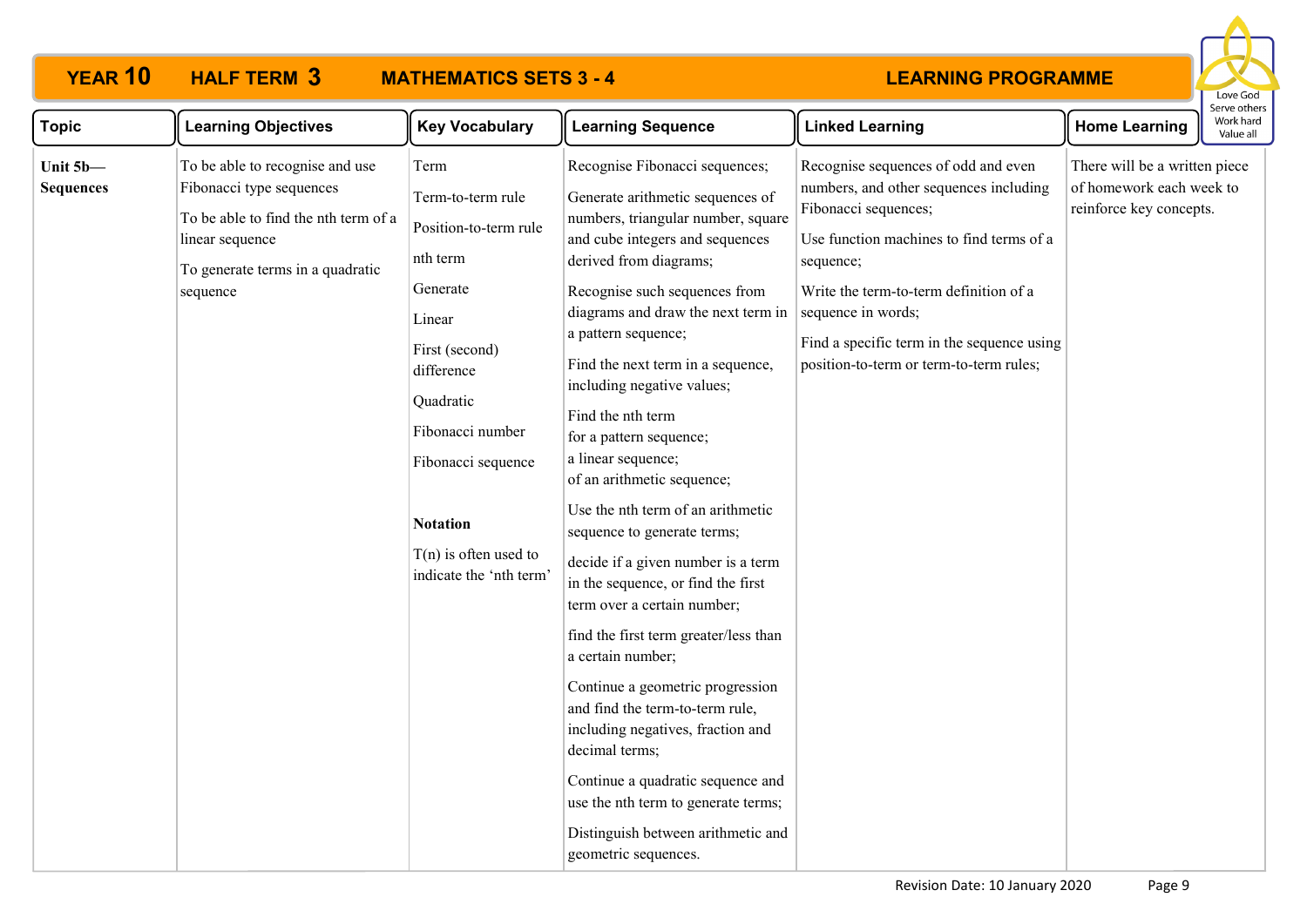

| <b>Topic</b>                                         | <b>Learning Objectives</b>                                                                                                                                                                                      | <b>Key Vocabulary</b>                                                                                                                                                                                       | <b>Learning Sequence</b>                                                                                                                                                                                                                                                                                                                                                                                                                                                                                                                                                                                                                                                                                                                                                                                                                                                                                                                                                                          | <b>Linked Learning</b>                                                                                                                                                                                                                                                                                                                                                                                                                                                                                                                                                                                                                                                                                                                                                                                                                                                                                                                                                                                                        | <b>Home Learning</b>                                                                 | serve otner<br>Work hard<br>Value all |
|------------------------------------------------------|-----------------------------------------------------------------------------------------------------------------------------------------------------------------------------------------------------------------|-------------------------------------------------------------------------------------------------------------------------------------------------------------------------------------------------------------|---------------------------------------------------------------------------------------------------------------------------------------------------------------------------------------------------------------------------------------------------------------------------------------------------------------------------------------------------------------------------------------------------------------------------------------------------------------------------------------------------------------------------------------------------------------------------------------------------------------------------------------------------------------------------------------------------------------------------------------------------------------------------------------------------------------------------------------------------------------------------------------------------------------------------------------------------------------------------------------------------|-------------------------------------------------------------------------------------------------------------------------------------------------------------------------------------------------------------------------------------------------------------------------------------------------------------------------------------------------------------------------------------------------------------------------------------------------------------------------------------------------------------------------------------------------------------------------------------------------------------------------------------------------------------------------------------------------------------------------------------------------------------------------------------------------------------------------------------------------------------------------------------------------------------------------------------------------------------------------------------------------------------------------------|--------------------------------------------------------------------------------------|---------------------------------------|
| Unit 6a-Shapes,<br>parallel lines and<br>angle facts | To understand and use alternate and Degrees<br>corresponding angles on parallel<br>lines<br>To understand and use properties of<br>triangles to find missing angles<br>To develop geometric reasoning<br>skills | Right angle,<br>acute angle,<br>obtuse angle,<br>reflex angle<br>Vertically opposite<br>Geometry, geometrical<br>Parallel<br>Alternate angles,<br>Corresponding angles<br>Interior angle,<br>Exterior angle | Recall and use properties of angles<br>at a point, on a straight line, ,right<br>angles, and vertically opposite<br>angles.<br>Find missing angles using<br>properties of corresponding,<br>alternate and co-interior angles;<br>Understand and use the angle<br>properties of parallel lines.<br>Given some information about a<br>shape on coordinate axes, complete<br>the shape; Understand and use the<br>angle properties of quadrilaterals;<br>Use the fact that angle sum of a<br>quadrilateral is 360°;<br>Distinguish between scalene,<br>equilateral, isosceles and right-<br>angled triangles;<br>Derive and use the sum of angles in<br>a triangle to find a missing angle in<br>a triangle, given that the angle sum<br>of a triangle is 180°;<br>Understand and use the angle<br>properties of triangles, use the<br>symmetry property of isosceles<br>triangle to show that base angles<br>are equal;<br>Use the side/angle properties of<br>isosceles and equilateral triangles; | Estimate sizes of angles; Measure angles<br>using a protractor;<br>Use geometric language appropriately;<br>Use letters to identify points, lines and<br>angles;<br>Use two-letter notation for a line and<br>three-letter notation for an angle;<br>Describe angles as turns and in degrees<br>and understand clockwise and<br>anticlockwise; Know that there are 360°<br>in a full turn, 180° in a half turn and $90^{\circ}$<br>in a quarter turn;<br>Identify a line perpendicular to a given<br>line on a diagram and use their<br>properties;<br>Identify parallel lines on a diagram and<br>use their properties;<br>Recall the properties and definitions of<br>special types of quadrilaterals, including<br>symmetry properties;<br>List the properties of each special type of<br>quadrilateral, or identify (name) a given<br>shape;<br>Classify quadrilaterals by their geometric<br>properties and name all quadrilaterals that<br>have a specific property;<br>Identify quadrilaterals from everyday<br>usage; | There will be a written piece<br>of homework each week to<br>reinforce key concepts. |                                       |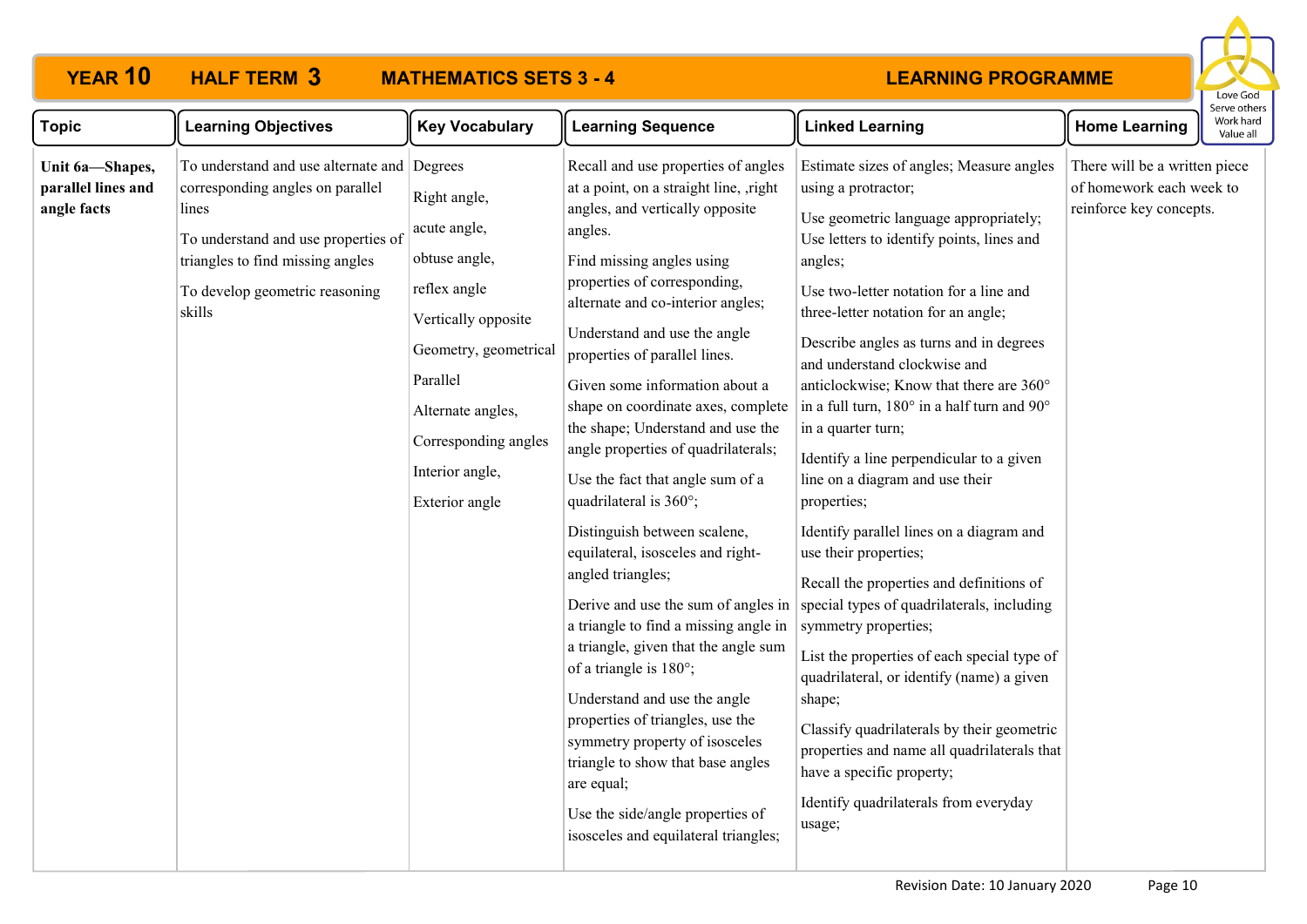

| <b>Topic</b>                                                        | <b>Learning Objectives</b>                                                                                                                                                                                      | <b>Key Vocabulary</b>                                                                                                                                                                                       | <b>Learning Sequence</b>                                                                                                                                                                                                                                                                   | <b>Linked Learning</b>                                                                                                                                                                                                                                                                                                                                                                                                                                                                                                                                                                                                                                                                                                                                                                                                                                                                                                                                                                                               | <b>Home Learning</b>                                                                 | Work hard<br>Value all |
|---------------------------------------------------------------------|-----------------------------------------------------------------------------------------------------------------------------------------------------------------------------------------------------------------|-------------------------------------------------------------------------------------------------------------------------------------------------------------------------------------------------------------|--------------------------------------------------------------------------------------------------------------------------------------------------------------------------------------------------------------------------------------------------------------------------------------------|----------------------------------------------------------------------------------------------------------------------------------------------------------------------------------------------------------------------------------------------------------------------------------------------------------------------------------------------------------------------------------------------------------------------------------------------------------------------------------------------------------------------------------------------------------------------------------------------------------------------------------------------------------------------------------------------------------------------------------------------------------------------------------------------------------------------------------------------------------------------------------------------------------------------------------------------------------------------------------------------------------------------|--------------------------------------------------------------------------------------|------------------------|
| Unit 6a-Shapes,<br>parallel lines and<br>angle facts<br>(Continued) | To understand and use alternate and Degrees<br>corresponding angles on parallel<br>lines<br>To understand and use properties of<br>triangles to find missing angles<br>To develop geometric reasoning<br>skills | Right angle,<br>acute angle,<br>obtuse angle,<br>reflex angle<br>Vertically opposite<br>Geometry, geometrical<br>Parallel<br>Alternate angles,<br>Corresponding angles<br>Interior angle,<br>Exterior angle | Understand a proof that the exterior<br>angle of a triangle is equal to the<br>sum of the interior angles at the<br>other two vertices;<br>Use geometrical language<br>appropriately, give reasons for<br>angle calculations and show step-<br>by-step deduction when solving<br>problems. | Estimate sizes of angles; Measure angles<br>using a protractor;<br>Use geometric language appropriately;<br>Use letters to identify points, lines and<br>angles;<br>Use two-letter notation for a line and<br>three-letter notation for an angle;<br>Describe angles as turns and in degrees<br>and understand clockwise and<br>anticlockwise; Know that there are 360°<br>in a full turn, 180° in a half turn and 90°<br>in a quarter turn;<br>Identify a line perpendicular to a given<br>line on a diagram and use their<br>properties;<br>Identify parallel lines on a diagram and<br>use their properties;<br>Recall the properties and definitions of<br>special types of quadrilaterals, including<br>symmetry properties;<br>List the properties of each special type of<br>quadrilateral, or identify (name) a given<br>shape;<br>Classify quadrilaterals by their geometric<br>properties and name all quadrilaterals that<br>have a specific property;<br>Identify quadrilaterals from everyday<br>usage; | There will be a written piece<br>of homework each week to<br>reinforce key concepts. |                        |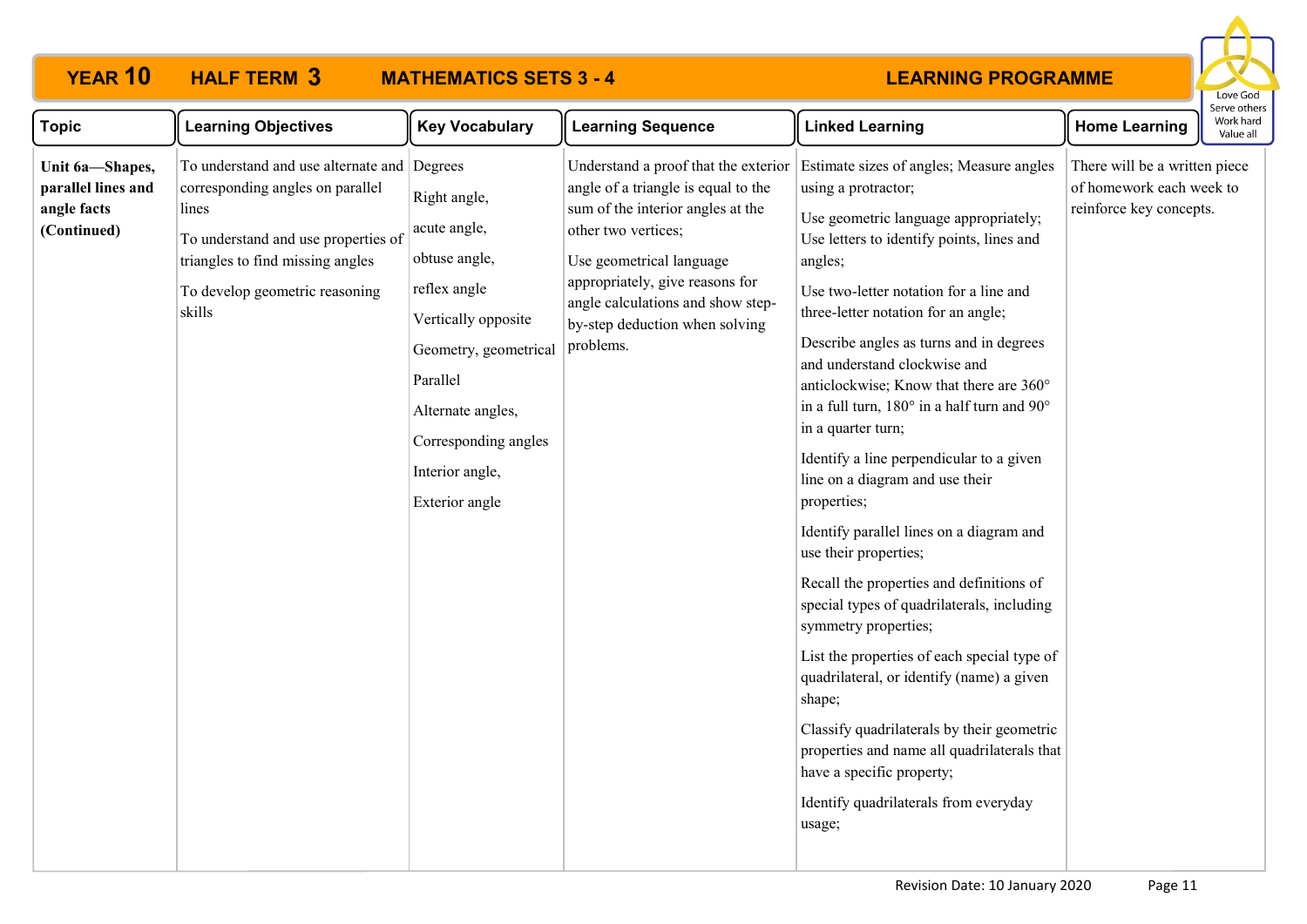

| Topic                          | <b>Learning Objectives</b>                                                                                                                                                   | <b>Key Vocabulary</b>                                                                                                                                         | <b>Learning Sequence</b>                                                                                                                                                                                                                                                                                                                                                                                                                                                                                                                                                     | <b>Linked Learning</b>                                                          | <b>Home Learning</b>                                                                 | וסו עם טנוופו<br>Work hard<br>Value all |
|--------------------------------|------------------------------------------------------------------------------------------------------------------------------------------------------------------------------|---------------------------------------------------------------------------------------------------------------------------------------------------------------|------------------------------------------------------------------------------------------------------------------------------------------------------------------------------------------------------------------------------------------------------------------------------------------------------------------------------------------------------------------------------------------------------------------------------------------------------------------------------------------------------------------------------------------------------------------------------|---------------------------------------------------------------------------------|--------------------------------------------------------------------------------------|-----------------------------------------|
| Unit 6b-Angles<br>and Polygons | To be able to derive and use the<br>sum of angles in a triangle<br>(e.g. to deduce and use the angle<br>sum in any polygon, and to derive<br>properties of regular polygons) | Interior angle,<br>Exterior angle<br>Regular polygon<br>Irregular polgon<br>Quadrilateral<br>Pentagon<br>Hexagon<br>Heptagon<br>Octagon<br>Nonagon<br>Decagon | Understand 'regular' and 'irregular'<br>as applied to polygons;<br>Use the sum of angles of irregular<br>polygons;<br>Calculate and use the sums of the<br>interior angles of polygons;<br>Calculate and use the angles of<br>regular polygons;<br>Use the sum of the interior angles<br>of an n-sided polygon;<br>Use the sum of the exterior angles<br>of any polygon is 360°;<br>Use the sum of the interior angle<br>and the exterior angle is 180°;<br>Identify shapes which are<br>congruent (by eye);<br>Explain why some polygons fit<br>together and others do not; | Recognise and name pentagons,<br>hexagons, heptagons, octagons and<br>decagons; | There will be a written piece<br>of homework each week to<br>reinforce key concepts. |                                         |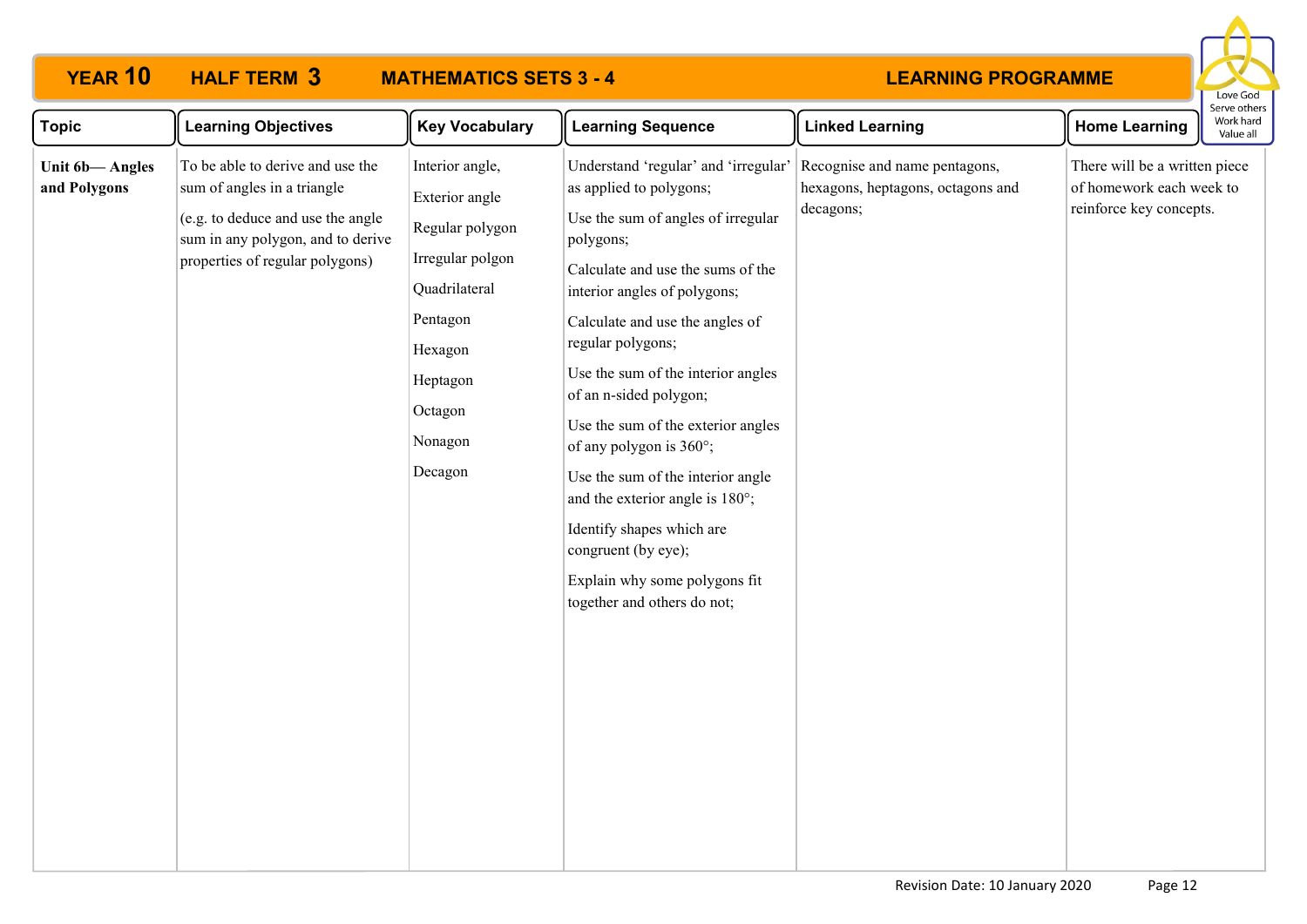# **YEAR 10 HALF TERM MATHEMATICS SETS 3 - 4**



| <b>Topic</b>                                          | <b>Learning Objectives</b>                                                                                                                                                                          | <b>Key Vocabulary</b>                                                                                                                                                          | <b>Learning Sequence</b>                                                                                                                                                                                                                                                                                                                                                                                                                                                                                                                                                                                              | <b>Linked Learning</b>                                                                                                                                                                                                                                                                                                                                                                                                 | <b>Home Learning</b>                                                                 | Work hard<br>Value all |
|-------------------------------------------------------|-----------------------------------------------------------------------------------------------------------------------------------------------------------------------------------------------------|--------------------------------------------------------------------------------------------------------------------------------------------------------------------------------|-----------------------------------------------------------------------------------------------------------------------------------------------------------------------------------------------------------------------------------------------------------------------------------------------------------------------------------------------------------------------------------------------------------------------------------------------------------------------------------------------------------------------------------------------------------------------------------------------------------------------|------------------------------------------------------------------------------------------------------------------------------------------------------------------------------------------------------------------------------------------------------------------------------------------------------------------------------------------------------------------------------------------------------------------------|--------------------------------------------------------------------------------------|------------------------|
| Unit 7-Statistics,<br>Sampling and<br><b>Averages</b> | To be able to interpret, analyse and<br>compare the distributions of data<br>sets through appropriate measures<br>of central tendency (median, mean,<br>mode and modal class) and spread<br>(range) | Average<br>Spread<br>Consistency<br>Mean<br>Median<br>Mode<br>Range<br>Statistic<br>Statistics<br>Approximate, Round<br>Calculate an estimate<br>Grouped frequency<br>Midpoint | Understand how sources of data<br>may be biased and explain why a<br>sample may not be representative<br>of a whole population;<br>Understand sample and population.<br>Calculate the mean, mode, median<br>and range for discrete data;<br>Interpret and find a range of<br>averages as follows:<br>median, mean and range from a<br>(discrete) frequency table;<br>range, modal class, interval<br>containing the median, and estimate<br>of the mean from a grouped data<br>frequency table;<br>mode and range from a bar chart;<br>median, mode and range from stem<br>and leaf diagrams<br>mean from a bar chart | Specify the problem and:<br>plan an investigation;<br>decide what data to collect and what<br>statistical analysis is needed;<br>consider fairness;<br>Recognise types of data: primary<br>secondary, quantitative and qualitative;<br>Identify which primary data they need to<br>collect and in what format, including<br>grouped data;<br>Collect data from a variety of suitable<br>primary and secondary sources; | There will be a written piece<br>of homework each week to<br>reinforce key concepts. |                        |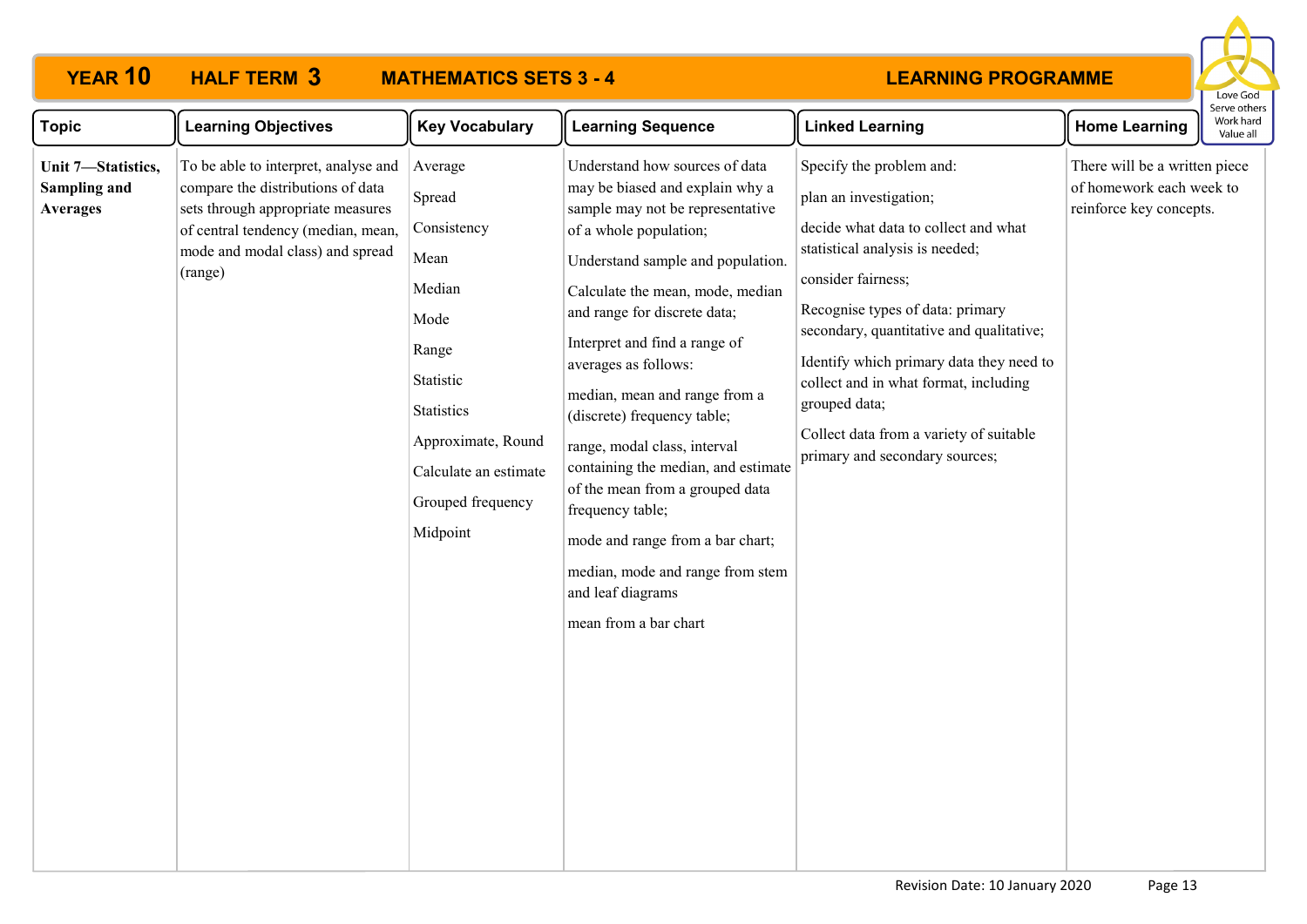

| <b>Topic</b>                                                                | <b>Learning Objectives</b> | <b>Key Vocabulary</b>                                                                                                                                                                 | <b>Learning Sequence</b>                                                                                                                                                                                                                                                                                                                                                                                             | <b>Linked Learning</b>                                                                                                                                                                                                                                                                                                                                                                                                 | <b>Home Learning</b>                                                                 | Work hard<br>Value all |
|-----------------------------------------------------------------------------|----------------------------|---------------------------------------------------------------------------------------------------------------------------------------------------------------------------------------|----------------------------------------------------------------------------------------------------------------------------------------------------------------------------------------------------------------------------------------------------------------------------------------------------------------------------------------------------------------------------------------------------------------------|------------------------------------------------------------------------------------------------------------------------------------------------------------------------------------------------------------------------------------------------------------------------------------------------------------------------------------------------------------------------------------------------------------------------|--------------------------------------------------------------------------------------|------------------------|
| Unit 7-Statistics,<br><b>Sampling and</b><br><b>Averages</b><br>(Continued) | To                         | Average<br>Spread<br>Consistency<br>Mean<br>Median<br>Mode<br>Range<br>Statistic<br><b>Statistics</b><br>Approximate, Round<br>Calculate an estimate<br>Grouped frequency<br>Midpoint | Understand that the expression<br>'estimate' will be used where<br>appropriate, when finding the mean<br>of grouped data using mid-interval<br>values;<br>Compare the mean, median, mode<br>and range (as appropriate) of two<br>distributions using bar charts, dual<br>bar charts, pictograms and back-to-<br>back stem and leaf;<br>Recognise the advantages and<br>disadvantages between measures of<br>average. | Specify the problem and:<br>plan an investigation;<br>decide what data to collect and what<br>statistical analysis is needed;<br>consider fairness;<br>Recognise types of data: primary<br>secondary, quantitative and qualitative;<br>Identify which primary data they need to<br>collect and in what format, including<br>grouped data;<br>Collect data from a variety of suitable<br>primary and secondary sources; | There will be a written piece<br>of homework each week to<br>reinforce key concepts. |                        |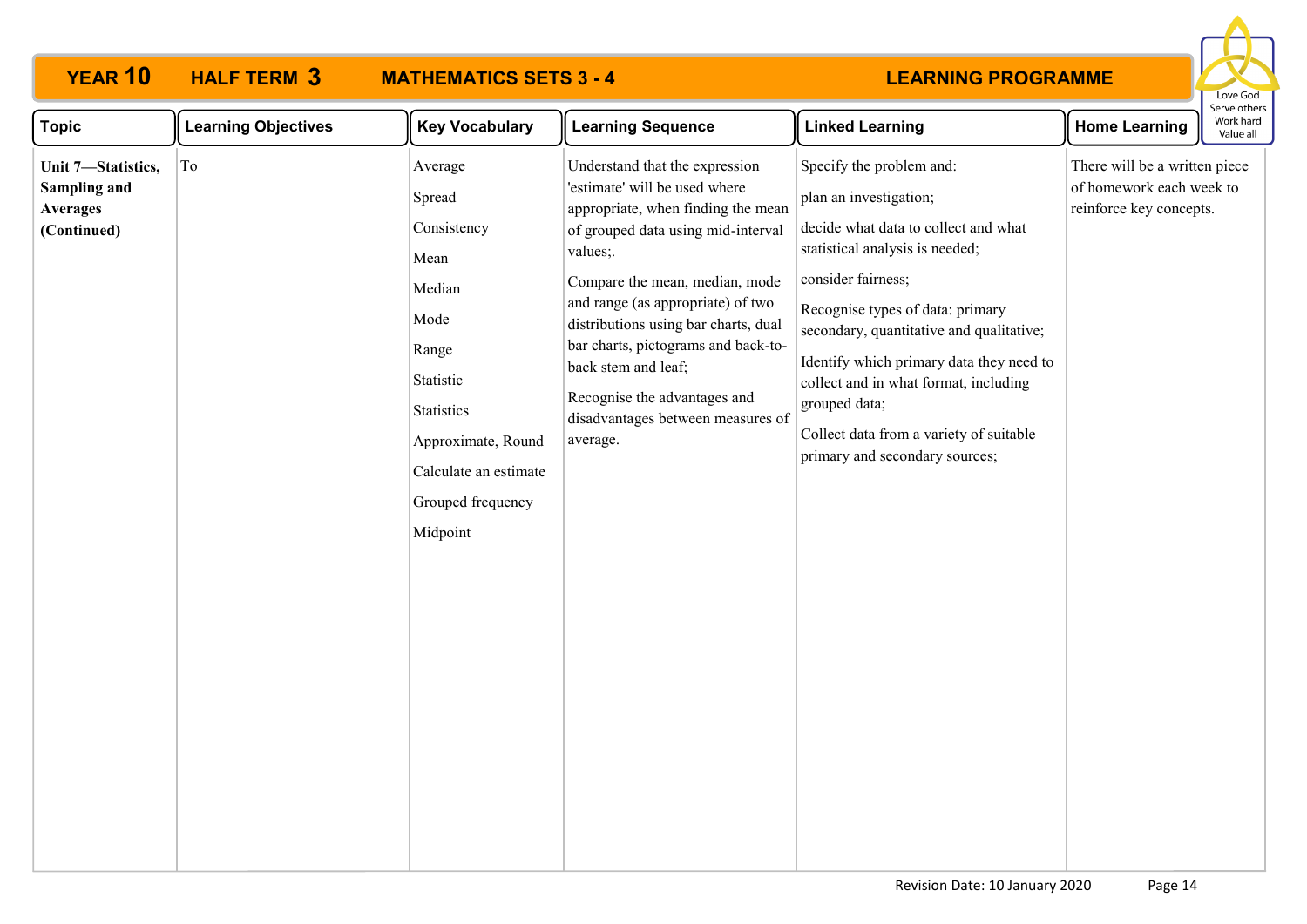# **YEAR 10 HALF TERM MATHEMATICS SETS 3 - 4**



| <b>Topic</b>           | <b>Learning Objectives</b>                                                                                                                                                                                                                                                                                                     | <b>Key Vocabulary</b>                                                                                                                                                                                                                                                                              | <b>Learning Sequence</b>                                                                                                                                                                                                                                                                                                                                                                                                                                                                                                                                                                                                                                                                                                                                                                                                                                                                                                                                                    | <b>Linked Learning</b>                                                                                                                                                                                                                                                                                                                                                                                                                                                                                                                                                                                                                                                     | <b>Home Learning</b>                                                                 | Work hard<br>Value all |
|------------------------|--------------------------------------------------------------------------------------------------------------------------------------------------------------------------------------------------------------------------------------------------------------------------------------------------------------------------------|----------------------------------------------------------------------------------------------------------------------------------------------------------------------------------------------------------------------------------------------------------------------------------------------------|-----------------------------------------------------------------------------------------------------------------------------------------------------------------------------------------------------------------------------------------------------------------------------------------------------------------------------------------------------------------------------------------------------------------------------------------------------------------------------------------------------------------------------------------------------------------------------------------------------------------------------------------------------------------------------------------------------------------------------------------------------------------------------------------------------------------------------------------------------------------------------------------------------------------------------------------------------------------------------|----------------------------------------------------------------------------------------------------------------------------------------------------------------------------------------------------------------------------------------------------------------------------------------------------------------------------------------------------------------------------------------------------------------------------------------------------------------------------------------------------------------------------------------------------------------------------------------------------------------------------------------------------------------------------|--------------------------------------------------------------------------------------|------------------------|
| <b>Area and Volume</b> | Unit 8—Perimeter, $\vert$ To be able to convert between units Length, distance<br>of measurement<br>To apply and find perimeters and<br>areas of shapes, including<br>compound shapes<br>To be able to calculate Surface<br>Area<br>To have a thorough understanding<br>of nets<br>To be able to calculate Volume of<br>prisms | Mass, weight<br>Volume<br>Capacity<br>Metre, centimetre,<br>millimetre<br>Tonne, kilogram,<br>gram, milligram<br>Litre, millilitre<br><b>Notation</b><br>Abbreviations of units<br>in the metric system:<br>m, cm, mm, kg, g, l, ml<br>Abbreviations of units<br>in the Imperial system:<br>lb, oz | Convert between units of measure<br>within one system, including time<br>and metric units to metric units of<br>length, area and volume and<br>capacity e.g. $1ml = 1cm3$ ;<br>Find the perimeter of Triangles<br>and Trapezia using Pythagoras<br>theorem and compound shapes;<br>Find the area of a trapezium and<br>recall the formula;<br>Calculate areas and perimeters of<br>compound shapes made from<br>triangles and rectangles;<br>Estimate surface areas by rounding<br>measurements to 1 significant digit<br>Find the surface area of a prism;<br>Sketch nets of cuboids and prisms;<br>Recall and use the formula for the<br>volume of a cuboid; - lead to<br>reasoning and contextual<br>examples / problems. Find the<br>volume of a prism, including a<br>triangular prism, cube and cuboid;<br>Calculate volumes of right prisms<br>and shapes made from cubes and<br>cuboids;<br>Estimate volumes etc by rounding<br>measurements to 1 significant digit | Indicate given values on a scale,<br>including decimal value;<br>Know that measurements using real<br>numbers depend upon the choice of unit;<br>Make sensible estimates of a range of<br>measures in everyday settings;<br>Measure shapes to find perimeters and<br>areas using a range of scales;<br>Find the perimeter of<br>rectangles and triangles;<br>parallelograms and trapezia;<br>Recall and use the formulae for the area<br>of a triangle and rectangle;<br>Find the area of a parallelogram;<br>Identify and name common solids: cube,<br>cuboid, cylinder, prism, pyramid, sphere<br>and cone;<br>Recall and use the formula for the<br>volume of a cuboid; | There will be a written piece<br>of homework each week to<br>reinforce key concepts. |                        |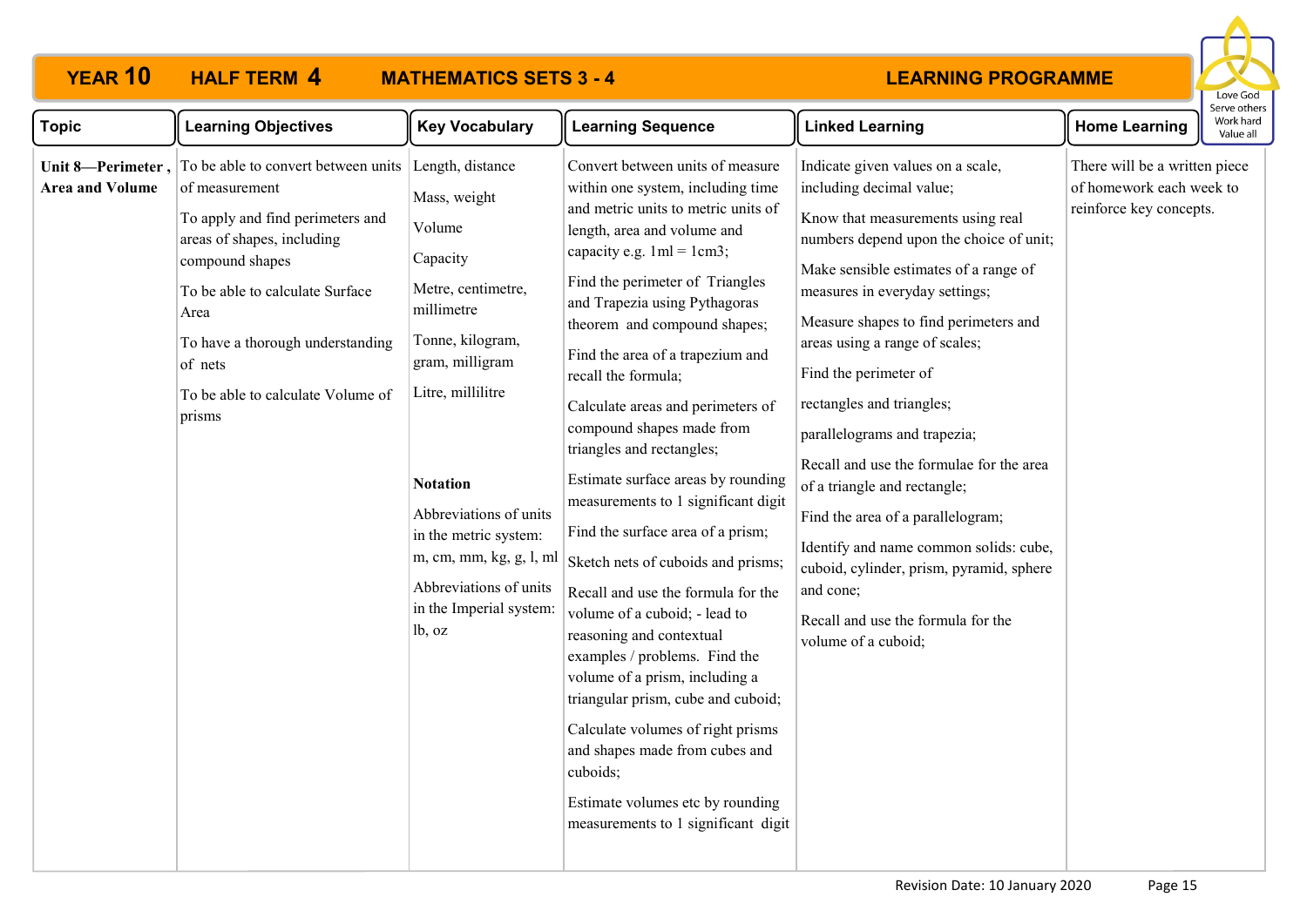

| <b>Topic</b>                                    | <b>Learning Objectives</b>                                                                                                                                                                                                                                                                                                                                                                                                | <b>Key Vocabulary</b>                                                                                  | <b>Learning Sequence</b>                                                                                                                                                                                                                                                                                                                                                                                                                                                                                                                                                                                                                                                                                                                                                                                                                                                                                                          | <b>Linked Learning</b>                                                                                                                                                                                                                          | <b>Home Learning</b>                                                                 | Work hard<br>Value all |
|-------------------------------------------------|---------------------------------------------------------------------------------------------------------------------------------------------------------------------------------------------------------------------------------------------------------------------------------------------------------------------------------------------------------------------------------------------------------------------------|--------------------------------------------------------------------------------------------------------|-----------------------------------------------------------------------------------------------------------------------------------------------------------------------------------------------------------------------------------------------------------------------------------------------------------------------------------------------------------------------------------------------------------------------------------------------------------------------------------------------------------------------------------------------------------------------------------------------------------------------------------------------------------------------------------------------------------------------------------------------------------------------------------------------------------------------------------------------------------------------------------------------------------------------------------|-------------------------------------------------------------------------------------------------------------------------------------------------------------------------------------------------------------------------------------------------|--------------------------------------------------------------------------------------|------------------------|
| Unit 9-Real life<br>graphs and linear<br>graphs | To be able to work with<br>geometrical information in all 4<br>quadrants.<br>To be able to find the midpoints of<br>line segments.<br>To be able to draw straight line<br>graphs.<br>To be able to draw straight line<br>graphs.<br>To be able to draw and understand<br>distance time and velocity time<br>graphs.<br>To be able to calculate speed<br>distance and time.<br>To be able to draw straight line<br>graphs. | Linear<br>Coordinate<br>Line segment<br>Distance<br>Time<br>Speed<br>Velocity<br>Gradient<br>Intercept | Find the coordinates of points<br>identified by geometrical<br>information in 2D (all four<br>quadrants);<br>Find the coordinates of the<br>midpoint of a line segment; Read<br>values from straight-line graphs for<br>real-life situations;<br>Draw straight line graphs for real-<br>life situations, including ready<br>reckoner graphs, conversion<br>graphs, fuel bills graphs, fixed<br>charge and cost per unit;<br>Draw distance-time graphs and<br>velocity-time graphs;<br>Work out time intervals for graph<br>scales;<br>Plot, draw and recognise graphs of<br>$y = a$ , $x = a$ , $y = x$ and $y = -x$ ;<br>Recognise that equations of the<br>form $y = mx + c$ correspond to<br>straight-line graphs in the<br>coordinate plane;<br>Plot and draw graphs of straight<br>lines of the form $y = mx + c$ using a<br>table of values;<br>Sketch a graph of a linear function,<br>using the gradient and y-intercept; | Use input/output diagrams;<br>Draw, label and scale axes;<br>Use axes and coordinates to specify<br>points in all four quadrants in 2D;<br>Identify points with given coordinates<br>and coordinates of a given point in all<br>four quadrants; | There will be a written piece<br>of homework each week to<br>reinforce key concepts. |                        |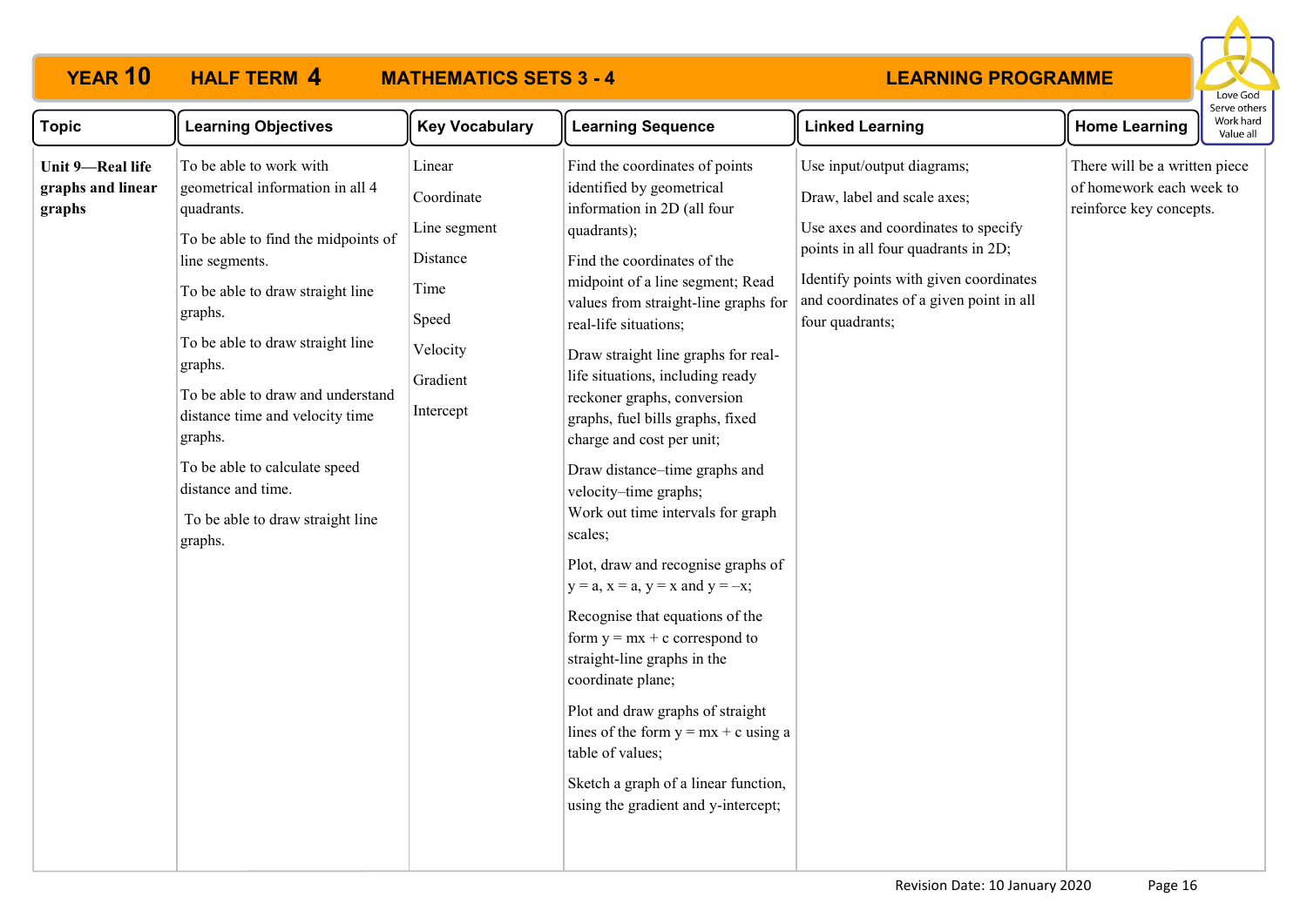# **YEAR 10 HALF TERM MATHEMATICS SETS 3 - 4**



| <b>Topic</b>                                                   | <b>Learning Objectives</b>                                                                                                                                                                                                                         | <b>Key Vocabulary</b>                                                                                  | <b>Learning Sequence</b>                                                                                                                                                                                                                                                                                                                                                                                                                                                                                                                                                                                                                                                                                                                                                                                                                                                                      | <b>Linked Learning</b>                                                                                                                                                                                                                          | <b>Home Learning</b>                                                                 | יכו עכ טנווכו<br>Work hard<br>Value all |
|----------------------------------------------------------------|----------------------------------------------------------------------------------------------------------------------------------------------------------------------------------------------------------------------------------------------------|--------------------------------------------------------------------------------------------------------|-----------------------------------------------------------------------------------------------------------------------------------------------------------------------------------------------------------------------------------------------------------------------------------------------------------------------------------------------------------------------------------------------------------------------------------------------------------------------------------------------------------------------------------------------------------------------------------------------------------------------------------------------------------------------------------------------------------------------------------------------------------------------------------------------------------------------------------------------------------------------------------------------|-------------------------------------------------------------------------------------------------------------------------------------------------------------------------------------------------------------------------------------------------|--------------------------------------------------------------------------------------|-----------------------------------------|
| Unit 9-Real life<br>graphs and linear<br>graphs<br>(Continued) | To be able to calculate the gradient<br>of a straight line.<br>To be able to interpret real life<br>graphs.<br>To be able to draw and understand<br>distance time and velocity time<br>graphs.<br>To be able to interpret straight line<br>graphs. | Linear<br>Coordinate<br>Line segment<br>Distance<br>Time<br>Speed<br>Velocity<br>Gradient<br>Intercept | Identify and interpret gradient from<br>an equation $y = mx + c$ ;<br>Identify parallel lines from their<br>equations;<br>Plot and draw graphs of straight<br>lines in the form $ax + by = c$ ;<br>Find the equation of a straight line<br>from a graph;<br>Find the equation of the line<br>through one point with a given<br>gradient;<br>Find approximate solutions to a<br>linear equation from a graph;<br>Find the gradient of a straight line<br>Interpret distance-time graphs, and<br>calculate: the speed of individual<br>sections, total distance and total<br>time;<br>Interpret information presented in a<br>range of linear and non-linear<br>graphs;<br>Interpret graphs with negative<br>values on axes;<br>Interpret gradient as the rate of<br>change in distance-time and speed-<br>time graphs, graphs of containers<br>filling and emptying, and unit price<br>graphs. | Use input/output diagrams;<br>Draw, label and scale axes;<br>Use axes and coordinates to specify<br>points in all four quadrants in 2D;<br>Identify points with given coordinates<br>and coordinates of a given point in all<br>four quadrants; | There will be a written piece<br>of homework each week to<br>reinforce key concepts. |                                         |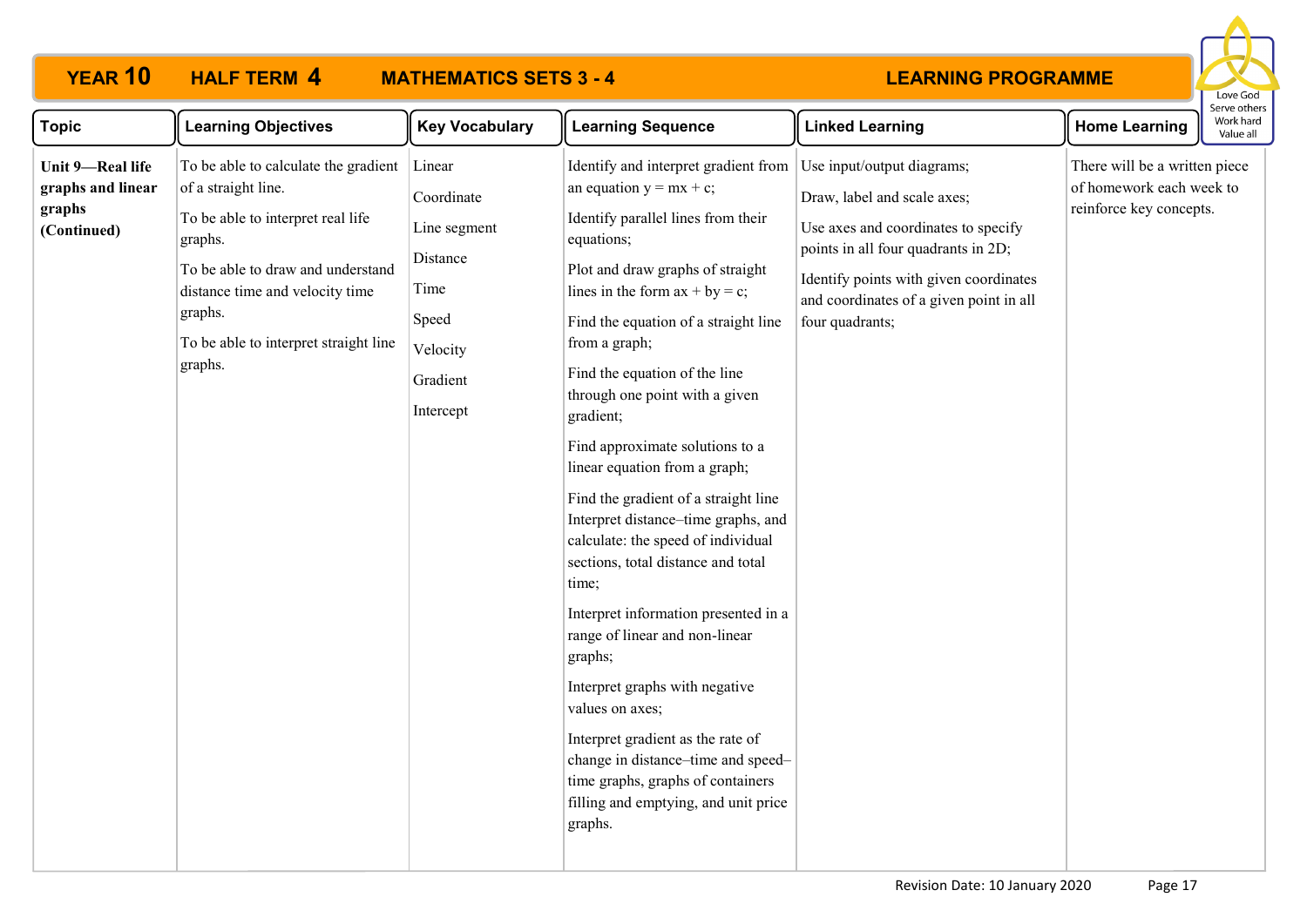

| <b>Topic</b>                              | <b>Learning Objectives</b>                                                                                                                                                                                                                                                                                                                                                                                                                                                                                              | <b>Key Vocabulary</b>                                                                                                                                 | <b>Learning Sequence</b>                                                                                                                                                                                                                                                                                                                                                                                                                                                                                                                                                                                                                                                                                                                                                                                                                                                                                                                                                                                      | <b>Linked Learning</b>                                                                                                                     | <b>Home Learning</b>                                                                 | serve othel<br>Work hard<br>Value all |
|-------------------------------------------|-------------------------------------------------------------------------------------------------------------------------------------------------------------------------------------------------------------------------------------------------------------------------------------------------------------------------------------------------------------------------------------------------------------------------------------------------------------------------------------------------------------------------|-------------------------------------------------------------------------------------------------------------------------------------------------------|---------------------------------------------------------------------------------------------------------------------------------------------------------------------------------------------------------------------------------------------------------------------------------------------------------------------------------------------------------------------------------------------------------------------------------------------------------------------------------------------------------------------------------------------------------------------------------------------------------------------------------------------------------------------------------------------------------------------------------------------------------------------------------------------------------------------------------------------------------------------------------------------------------------------------------------------------------------------------------------------------------------|--------------------------------------------------------------------------------------------------------------------------------------------|--------------------------------------------------------------------------------------|---------------------------------------|
| <b>Unit 10-</b><br><b>Transformations</b> | To be able to rotate a shape around<br>a point.<br>To be able to reflect a shape over a<br>given line.<br>To be able to describe a rotation.<br>To be able to translate a given<br>shape.<br>To be able to describe a translation.<br>To be able to enlarge a shape by a<br>given scale factor.<br>To be able to calculate the scale<br>factor.<br>To be able to find the centre of<br>enlargement.<br>To be able to fully describe an<br>enlargement.<br>To be able to fully describe all<br>types of transformations. | Similar, Similarity<br>Enlarge, enlargement<br>Scaling<br>Scale factor<br>Centre of enlargement<br>Object<br>Image<br>Reflect<br>Rotate,<br>Translate | Identify congruent shapes by eye;<br>Understand that rotations are<br>specified by a centre, an angle and<br>a direction of rotation;<br>Find the centre of rotation, angle<br>and direction of rotation and<br>describe rotations fully using the<br>angle, direction of turn, and centre;<br>Rotate and draw the position of a<br>shape after rotation about the origin<br>or any other point including<br>rotations on a coordinate grid;<br>Identify correct rotations from a<br>choice of diagrams;<br>Understand that translations are<br>specified by a distance and<br>direction using a vector;<br>Translate a given shape by a vector;<br>Use column vectors to describe and<br>transform 2D shapes using single<br>translations on a coordinate grid;<br>Understand that distances and<br>angles are preserved under<br>rotations and translations, so that<br>any figure is congruent under either<br>of these transformations;<br>Understand that reflections are<br>specified by a mirror line; | To be able to work with shapes on a<br>coordinate grid.<br>Understand coordinates.<br>Understand lines with the equations $x=$<br>and $y=$ | There will be a written piece<br>of homework each week to<br>reinforce key concepts. |                                       |
|                                           |                                                                                                                                                                                                                                                                                                                                                                                                                                                                                                                         |                                                                                                                                                       |                                                                                                                                                                                                                                                                                                                                                                                                                                                                                                                                                                                                                                                                                                                                                                                                                                                                                                                                                                                                               |                                                                                                                                            |                                                                                      |                                       |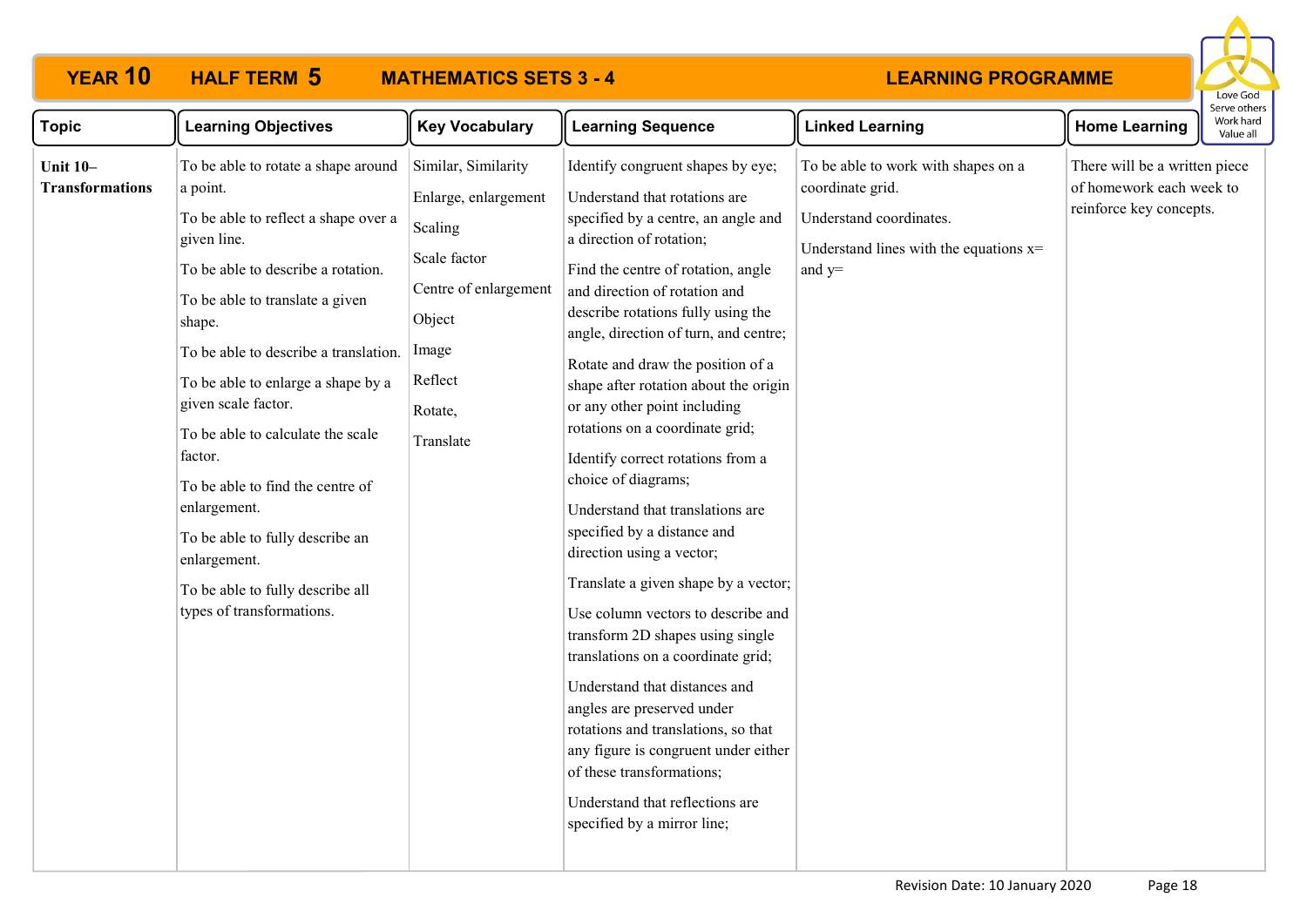| <b>YEAR 10</b>                            | <b>HALF TERM 5</b>         | <b>MATHEMATICS SETS 3 - 4</b> |                                                                                                                                                         | <b>LEARNING PROGRAMME</b> |                      | Love God                               |
|-------------------------------------------|----------------------------|-------------------------------|---------------------------------------------------------------------------------------------------------------------------------------------------------|---------------------------|----------------------|----------------------------------------|
| <b>Topic</b>                              | <b>Learning Objectives</b> | <b>Key Vocabulary</b>         | <b>Learning Sequence</b>                                                                                                                                | <b>Linked Learning</b>    | <b>Home Learning</b> | Serve others<br>Work hard<br>Value all |
| <b>Unit 10-</b><br><b>Transformations</b> |                            |                               | Identify correct reflections from a<br>choice of diagrams;                                                                                              |                           |                      |                                        |
| (Continued)                               |                            |                               | Identify the equation of a line of<br>symmetry;                                                                                                         |                           |                      |                                        |
|                                           |                            |                               | Transform 2D shapes using single<br>reflections (including those not on<br>coordinate grids) with vertical,<br>horizontal and diagonal mirror<br>lines; |                           |                      |                                        |
|                                           |                            |                               | Describe reflections on a<br>coordinate grid;                                                                                                           |                           |                      |                                        |
|                                           |                            |                               | Scale a shape on a grid (without a<br>centre specified);                                                                                                |                           |                      |                                        |
|                                           |                            |                               | Understand that an enlargement is<br>specified by a centre and a scale<br>factor;                                                                       |                           |                      |                                        |
|                                           |                            |                               | Enlarge a given shape using $(0, 0)$<br>as the centre of enlargement, and<br>enlarge shapes with a centre other<br>than $(0, 0)$ ;                      |                           |                      |                                        |
|                                           |                            |                               | Find the centre of enlargement by<br>drawing;                                                                                                           |                           |                      |                                        |
|                                           |                            |                               | Describe and transform 2D shapes<br>using enlargements by:                                                                                              |                           |                      |                                        |
|                                           |                            |                               | a positive integer scale factor;                                                                                                                        |                           |                      |                                        |
|                                           |                            |                               | a fractional scale factor;                                                                                                                              |                           |                      |                                        |
|                                           |                            |                               |                                                                                                                                                         |                           |                      |                                        |

**YEAR 10 HALF TERM MATHEMATICS SETS 3 - 4**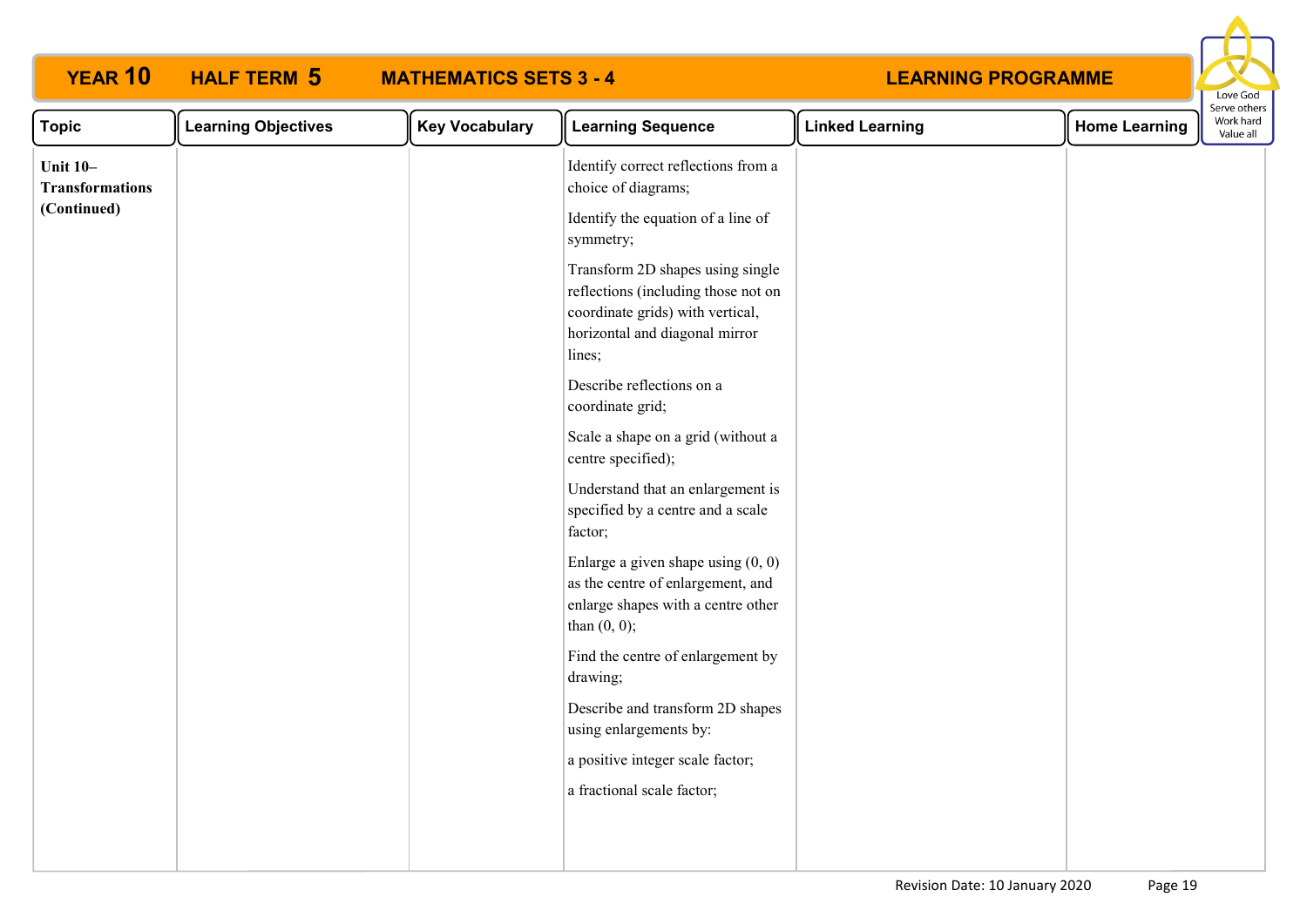| <b>YEAR 10</b>                                           | <b>HALF TERM 5</b>         | <b>MATHEMATICS SETS 3 - 4</b> |                                                                                                                                                                                                                                                                                                                                                                                                                                                                                                                                                                                                 | <b>LEARNING PROGRAMME</b> |                      | Love God                               |
|----------------------------------------------------------|----------------------------|-------------------------------|-------------------------------------------------------------------------------------------------------------------------------------------------------------------------------------------------------------------------------------------------------------------------------------------------------------------------------------------------------------------------------------------------------------------------------------------------------------------------------------------------------------------------------------------------------------------------------------------------|---------------------------|----------------------|----------------------------------------|
| <b>Topic</b>                                             | <b>Learning Objectives</b> | <b>Key Vocabulary</b>         | <b>Learning Sequence</b>                                                                                                                                                                                                                                                                                                                                                                                                                                                                                                                                                                        | <b>Linked Learning</b>    | <b>Home Learning</b> | Serve others<br>Work hard<br>Value all |
| <b>Unit 10-</b><br><b>Transformations</b><br>(Continued) |                            |                               | Describe and transform 2D shapes<br>using enlargements by:<br>a positive integer scale factor;<br>a fractional scale factor;<br>Identify the scale factor of an<br>enlargement of a shape as the ratio<br>of the lengths of two corresponding<br>sides, simple integer scale factors,<br>or simple fractions;<br>Understand that distances and<br>angles are preserved under<br>reflections, so that any figure is<br>congruent under this<br>transformation;<br>Understand that similar shapes are<br>enlargements of each other and<br>angles are preserved - define<br>similar in this unit; |                           |                      |                                        |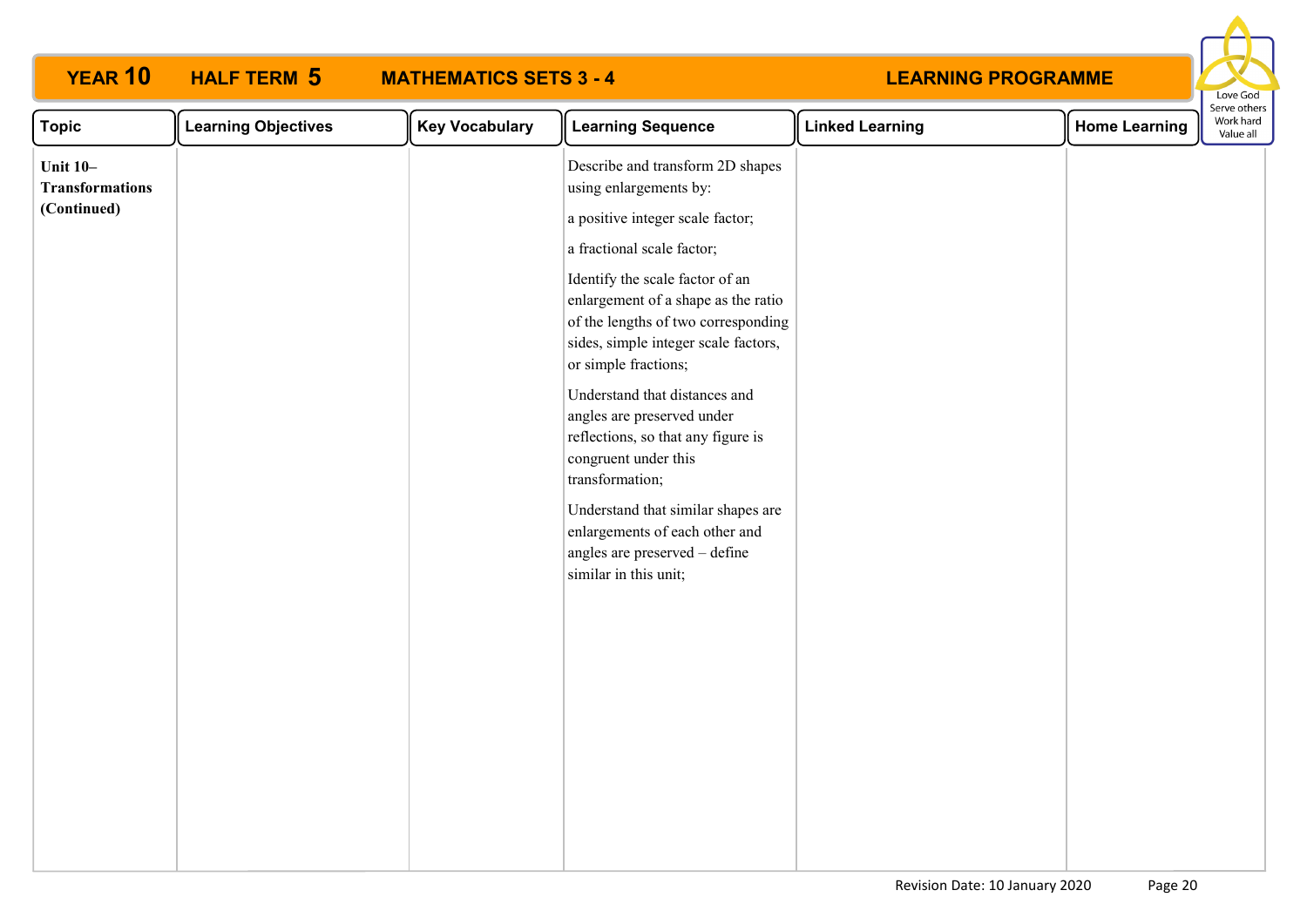# **YEAR 10 HALF TERM MATHEMATICS SETS 3 - 4**



| <b>Topic</b>    | <b>Learning Objectives</b>                                                                                                                                                                                                                                                                                                                                                                                     | <b>Key Vocabulary</b>                          | <b>Learning Sequence</b>                                                                                                                                                                                                                                                                                                                                                                                                                                                                                                                                                                                                                                                                                                                                                                                                                                                                                            | <b>Linked Learning</b>                                          | <b>Home Learning</b>                                                                 | Work hard<br>Value all |
|-----------------|----------------------------------------------------------------------------------------------------------------------------------------------------------------------------------------------------------------------------------------------------------------------------------------------------------------------------------------------------------------------------------------------------------------|------------------------------------------------|---------------------------------------------------------------------------------------------------------------------------------------------------------------------------------------------------------------------------------------------------------------------------------------------------------------------------------------------------------------------------------------------------------------------------------------------------------------------------------------------------------------------------------------------------------------------------------------------------------------------------------------------------------------------------------------------------------------------------------------------------------------------------------------------------------------------------------------------------------------------------------------------------------------------|-----------------------------------------------------------------|--------------------------------------------------------------------------------------|------------------------|
| Topic 11a-Ratio | Taught through bar modelling<br>To be able to simplify ratios<br>including those with different units.<br>To be able to write a ratio to<br>describe a situation<br>To be able to share in a given ratio<br>To be able to solve problems<br>involving ratios where one part is<br>given<br>To be able to solve ratio problems<br>in context<br>To be able to compare ratios<br>To write ratios in the form 1:n | Simplify<br>Share<br>Ratio<br>Parts<br>Compare | Understand and express the<br>division of a quantity into a of<br>number parts as a ratio;<br>Write ratios in their simplest form<br>Write/interpret a ratio to describe a<br>situation;<br>Share a quantity in a given ratio<br>including three-part ratios;<br>Solve a ratio problem in context:<br>use a ratio to find one quantity<br>when the other is known;<br>use a ratio to compare a scale<br>model to a real-life object;<br>use a ratio to convert between<br>measures and currencies;<br>problems involving mixing, e.g.<br>paint colours, cement and drawn<br>conclusions;<br>Compare ratios;<br>Write ratios in form $1 : m$ or $m : 1$ ;<br>Write a ratio as a fraction;<br>Write a ratio as a linear function;<br>Write lengths, areas and volumes of<br>two shapes as ratios in simplest<br>form;<br>Express a multiplicative<br>relationship between two quantities<br>as a ratio or a fraction. | Understand how to write a ratio<br>Understand basic proportion. | There will be a written piece<br>of homework each week to<br>reinforce key concepts. |                        |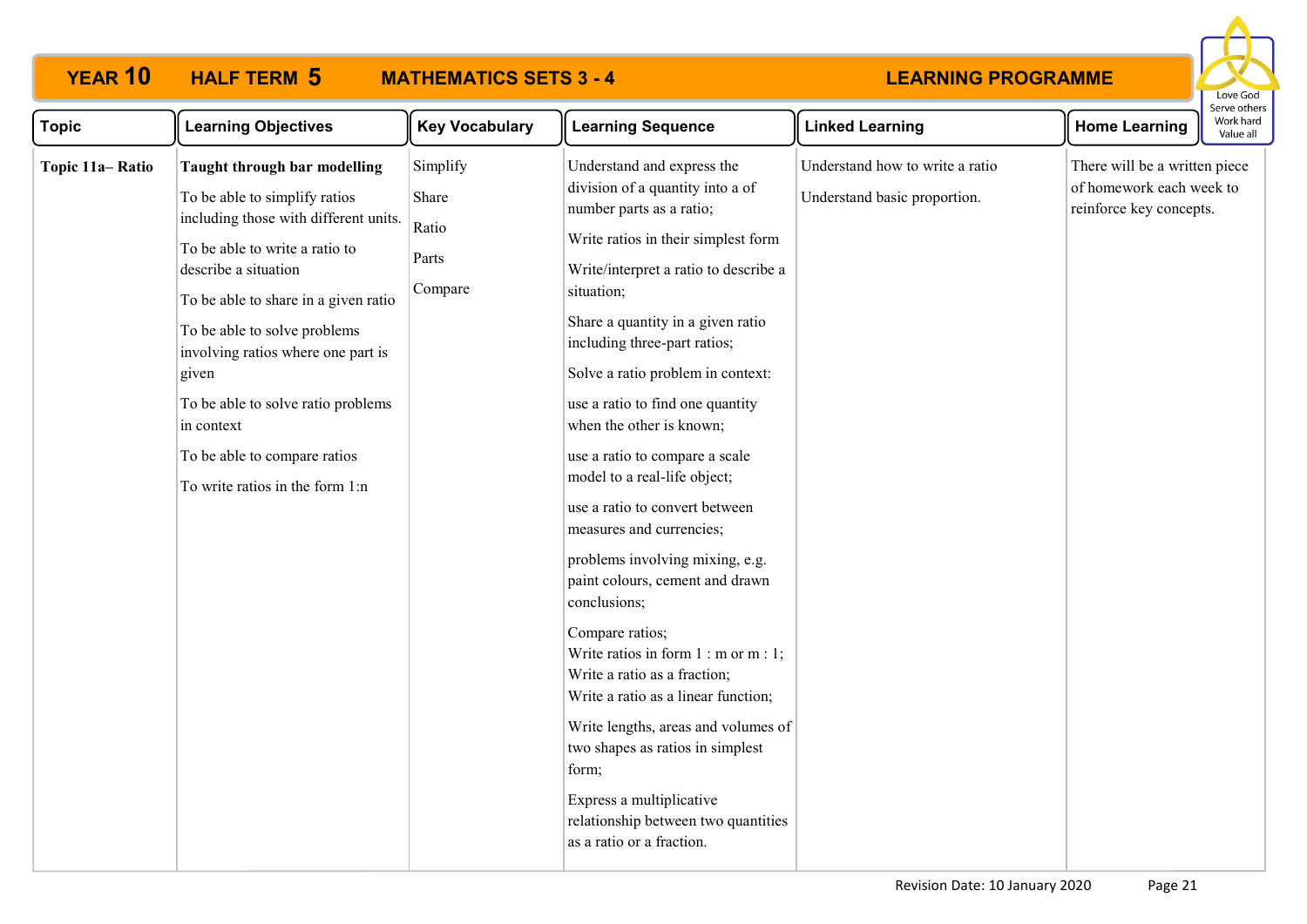# **YEAR 10 HALF TERM MATHEMATICS SETS 3 - 4**



| <b>Topic</b>   | <b>Learning Objectives</b>                                                                                                                                                                                                                                                                                            | <b>Key Vocabulary</b>                                                                | <b>Learning Sequence</b>                                                                                                                                                                                                                                                                                                                                                                                                                                                                                                | <b>Linked Learning</b> | <b>Home Learning</b> | Work hard<br>Value all |  |
|----------------|-----------------------------------------------------------------------------------------------------------------------------------------------------------------------------------------------------------------------------------------------------------------------------------------------------------------------|--------------------------------------------------------------------------------------|-------------------------------------------------------------------------------------------------------------------------------------------------------------------------------------------------------------------------------------------------------------------------------------------------------------------------------------------------------------------------------------------------------------------------------------------------------------------------------------------------------------------------|------------------------|----------------------|------------------------|--|
| 11b-Proportion | Proportion<br>Understand basic graphs<br>To be able to use basic direct<br>Understand and use proportion as<br>equality of ratios;<br>proportion<br>Plot coordinates<br>Direct<br>To be able to solve problems<br>Solve word problems involving<br>Inverse<br>direct and indirect proportion;<br>involving best buys. | There will be a written piece<br>of homework each week to<br>reinforce key concepts. |                                                                                                                                                                                                                                                                                                                                                                                                                                                                                                                         |                        |                      |                        |  |
|                | To be able to solve problems<br>involving recipes.                                                                                                                                                                                                                                                                    |                                                                                      | Work out which product is the<br>better buy;                                                                                                                                                                                                                                                                                                                                                                                                                                                                            |                        |                      |                        |  |
|                | To be able to use direct proportion<br>and understand graphs relating to<br>direct proportion.<br>To be able to understand and work<br>with basic inverse proportion.                                                                                                                                                 |                                                                                      | Scale up recipes;<br>Convert between currencies;<br>Find amounts for 3 people when<br>amount for 1 given;<br>Solve proportion problems using<br>the unitary method;<br>Recognise when values are in direct<br>proportion by reference to the<br>graph form;<br>Understand inverse proportion: as x<br>increases, y decreases (inverse<br>graphs done in later unit);<br>Recognise when values are in direct<br>proportion by reference to the<br>graph form;<br>Understand direct proportion<br>relationship $y = kx$ . |                        |                      |                        |  |
|                |                                                                                                                                                                                                                                                                                                                       |                                                                                      |                                                                                                                                                                                                                                                                                                                                                                                                                                                                                                                         |                        |                      |                        |  |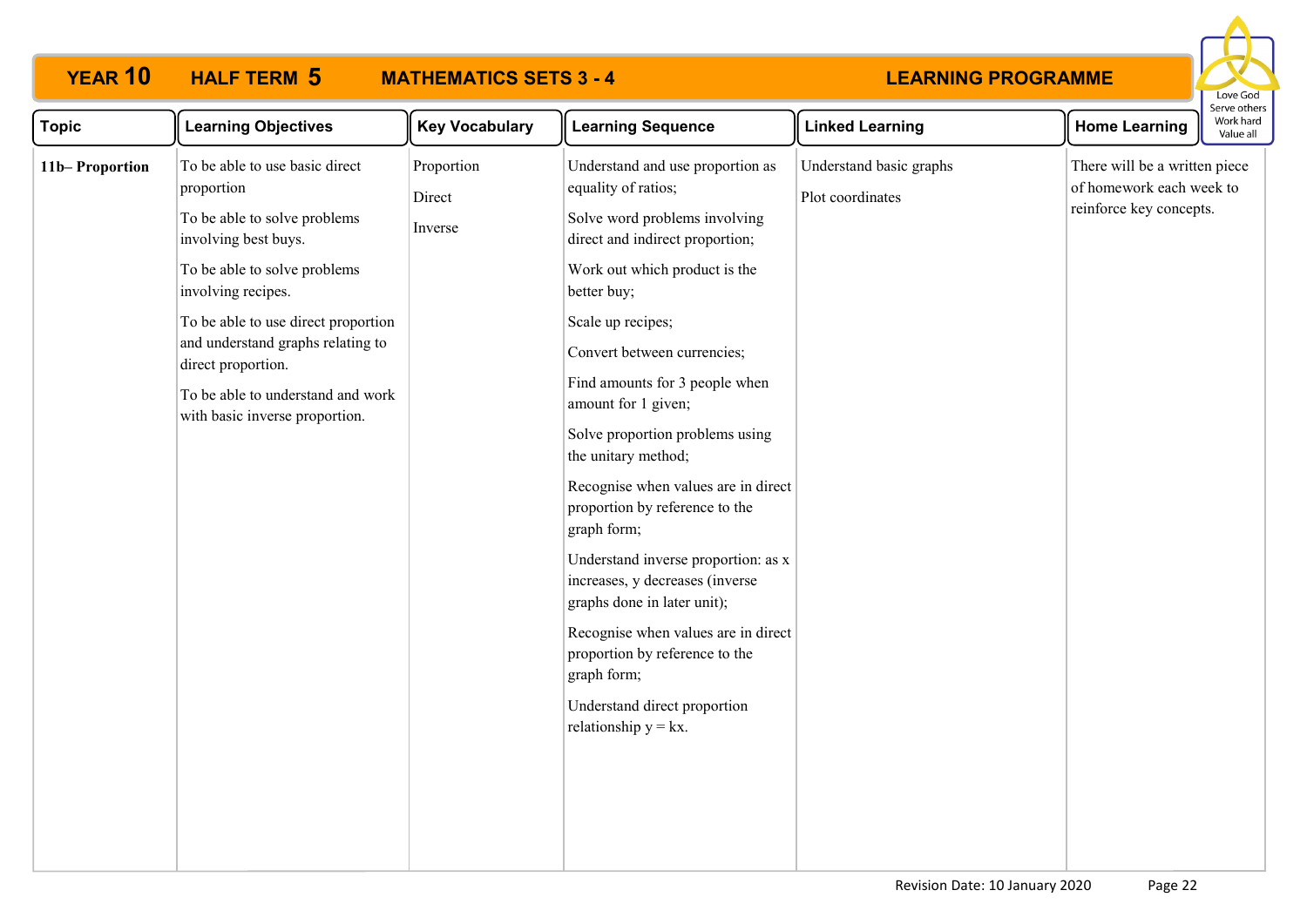# **YEAR 10 HALF TERM MATHEMATICS SETS 3 - 4**



| <b>Topic</b>                                             | <b>Learning Objectives</b>                                                                                                                                                                                                                                                                                                                                                               | <b>Key Vocabulary</b>                                                    | <b>Learning Sequence</b>                                                                                                                                                                                                                                                                                                                                                                                                                                                                                                                                                                                                                                                                                                                                                                                                                                                                                                                                                                                                                                    | <b>Linked Learning</b>                                                          | <b>Home Learning</b>                                                                 | Work hard<br>Value all |
|----------------------------------------------------------|------------------------------------------------------------------------------------------------------------------------------------------------------------------------------------------------------------------------------------------------------------------------------------------------------------------------------------------------------------------------------------------|--------------------------------------------------------------------------|-------------------------------------------------------------------------------------------------------------------------------------------------------------------------------------------------------------------------------------------------------------------------------------------------------------------------------------------------------------------------------------------------------------------------------------------------------------------------------------------------------------------------------------------------------------------------------------------------------------------------------------------------------------------------------------------------------------------------------------------------------------------------------------------------------------------------------------------------------------------------------------------------------------------------------------------------------------------------------------------------------------------------------------------------------------|---------------------------------------------------------------------------------|--------------------------------------------------------------------------------------|------------------------|
| <b>Unit 12-</b><br>Pythagoras and<br><b>Trigonometry</b> | To be able to calculate the longest<br>side in a right angled triangle.<br>To be able to calculate any side in a<br>right angled triangle.<br>To be able to decide which<br>trigonometric ratio to use.<br>To be able to calculate missing<br>sides using trigonometry.<br>To calculate missing angles using<br>trigonometry.<br>To be able to recall exact values<br>using trig ratios. | Ratio<br>Cosine<br>Sine<br>Tangent<br>Hypotenuse<br>Adjacent<br>Opposite | Understand, recall and use<br>Pythagoras' Theorem in 2D,<br>including leaving answers in surd<br>form and being able to justify if a<br>triangle is right-angled or not;<br>Calculate the length of the<br>hypotenuse and of a shorter side in<br>a right-angled triangle, including<br>decimal lengths and a range of<br>units;<br>Apply Pythagoras' Theorem with a<br>triangle drawn on a coordinate grid;<br>Calculate the length of a line<br>segment AB given pairs of points;<br>Understand, use and recall the<br>trigonometric ratios sine, cosine<br>and tan, and apply them to find<br>angles and lengths in general<br>triangles in 2D figures; Use the<br>trigonometric ratios to solve 2D<br>problems including angles of<br>elevation and depression;<br>Round answers to appropriate<br>degree of accuracy.<br>Know the exact values of sin $\theta$ and<br>$\cos \theta$ for $\theta = 0^\circ$ , 30°, 45°, 60° and<br>90°; know the exact value of tan $\theta$<br>for $\theta = 0^{\circ}$ , 30°, 45° and 60° and<br>introduce the proof. | Be able to use squares and square roots.<br>Understand properties of triangles. | There will be a written piece<br>of homework each week to<br>reinforce key concepts. |                        |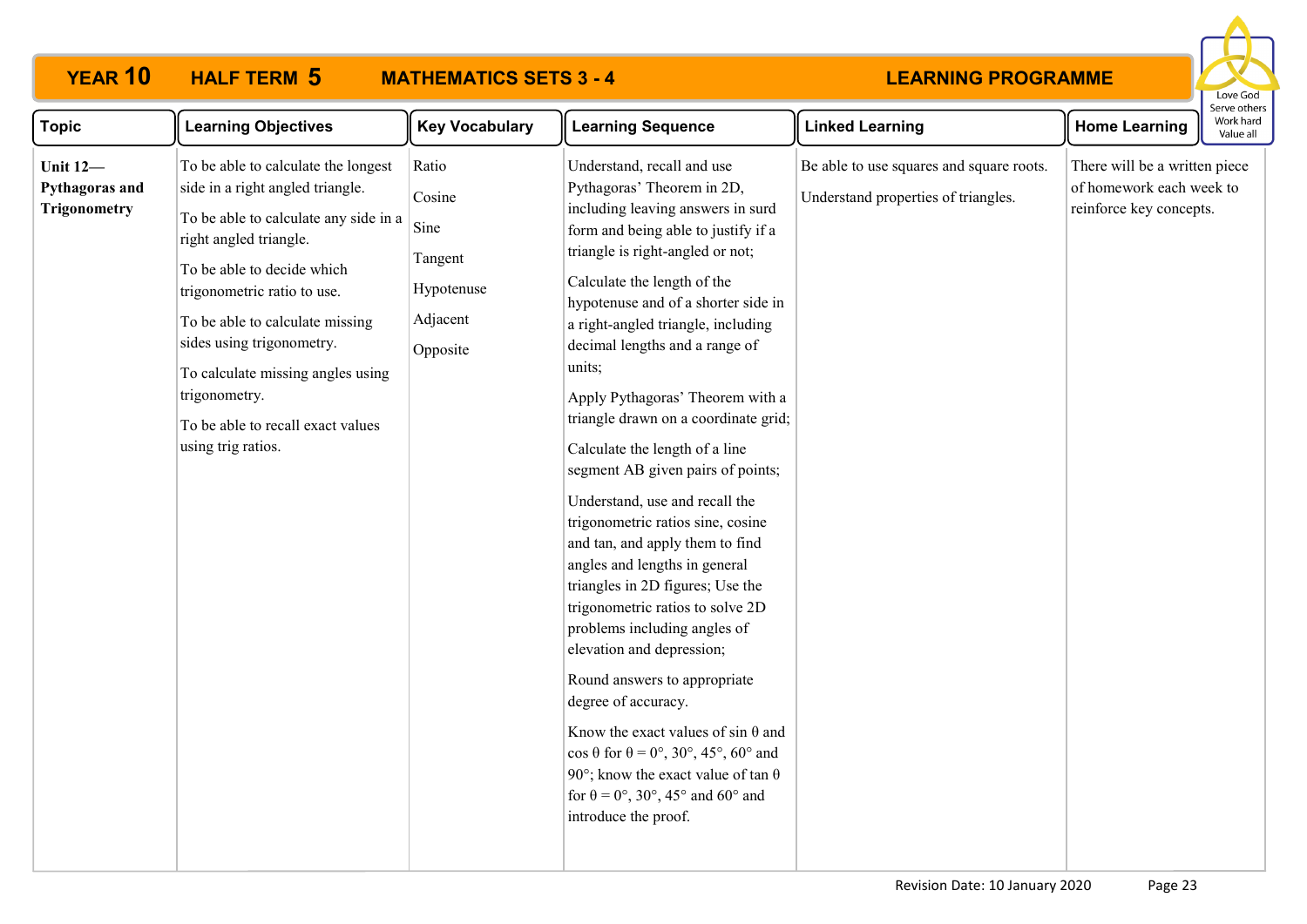

| <b>Topic</b>                   | <b>Learning Objectives</b>                                                                                                                                                                                                                                                                                                                                                                                                                                                                                                                                                                                                                                                                                                                                      | <b>Key Vocabulary</b>                                                                                                                                                           | <b>Learning Sequence</b>                                                                                                                                                                                                                                                                                                                                                                                                                                                                                                                                                                                                                                                                                                                                                                                                                                                        | <b>Linked Learning</b>                                                                                                                                                                                                                                                                                                                                                                                                                                                                                                                | <b>Home Learning</b>                                                                 | יכו אב חנו ונ<br>Work har<br>Value all |
|--------------------------------|-----------------------------------------------------------------------------------------------------------------------------------------------------------------------------------------------------------------------------------------------------------------------------------------------------------------------------------------------------------------------------------------------------------------------------------------------------------------------------------------------------------------------------------------------------------------------------------------------------------------------------------------------------------------------------------------------------------------------------------------------------------------|---------------------------------------------------------------------------------------------------------------------------------------------------------------------------------|---------------------------------------------------------------------------------------------------------------------------------------------------------------------------------------------------------------------------------------------------------------------------------------------------------------------------------------------------------------------------------------------------------------------------------------------------------------------------------------------------------------------------------------------------------------------------------------------------------------------------------------------------------------------------------------------------------------------------------------------------------------------------------------------------------------------------------------------------------------------------------|---------------------------------------------------------------------------------------------------------------------------------------------------------------------------------------------------------------------------------------------------------------------------------------------------------------------------------------------------------------------------------------------------------------------------------------------------------------------------------------------------------------------------------------|--------------------------------------------------------------------------------------|----------------------------------------|
| <b>Unit 13-</b><br>Probability | To write probabilities in words or<br>fractions, decimals and<br>percentages.<br>To be able to find the probability of<br>an event happening using<br>theoretical probability.<br>To be able to calculate probabilities<br>from a variety of tables.<br>To be able to add simple<br>probabilities.<br>To find a missing probability from<br>a list or table including algebraic<br>terms;.<br>Find the probability of an event<br>happening using relative frequency.<br>To be able to list all outcomes for<br>combined events systematically.<br>Use and draw sample space<br>diagrams and calculate probabilities<br>from them.<br>To be able to work with Venn<br>diagrams and probability.<br>To be able to use tree diagrams to<br>calculate probability. | Probability<br>Event<br>Sample space<br><b>Bias</b><br>Relative frequency<br>Theoretical probability<br>Venn<br>Tree diagrams<br>Mutually exclusive<br>Independent<br>Dependant | Write probabilities in words or<br>fractions, decimals and<br>percentages;<br>Find the probability of an event<br>happening using theoretical<br>probability;<br>Use theoretical models to include<br>outcomes using dice, spinners,<br>coins;<br>Work out probabilities from<br>frequency tables, frequency trees,<br>and two way tables;<br>Record outcomes of probability<br>experiments in tables;<br>Add simple probabilities;<br>Find a missing probability from a<br>list or table including algebraic<br>terms;<br>Find the probability of an event<br>happening using relative frequency;<br>Estimate the number of times an<br>event will occur, given the<br>probability and the number of trials<br>- for both experimental and<br>theoretical probabilities;<br>List all outcomes for combined<br>events systematically;<br>Use and draw sample space<br>diagrams; | Distinguish between events which are<br>impossible, unlikely, even chance, likely,<br>and certain to occur;<br>Mark events and/or probabilities on a<br>probability scale of 0 to 1;<br>List all outcomes for single events<br>systematically;<br>Recap adding fractions and decimals<br>Identify different mutually exclusive<br>outcomes and know that the sum of the<br>probabilities of all outcomes is 1;<br>Using $1 - p$ as the probability of an event<br>not occurring where p is the probability<br>of the event occurring; | There will be a written piece<br>of homework each week to<br>reinforce key concepts. |                                        |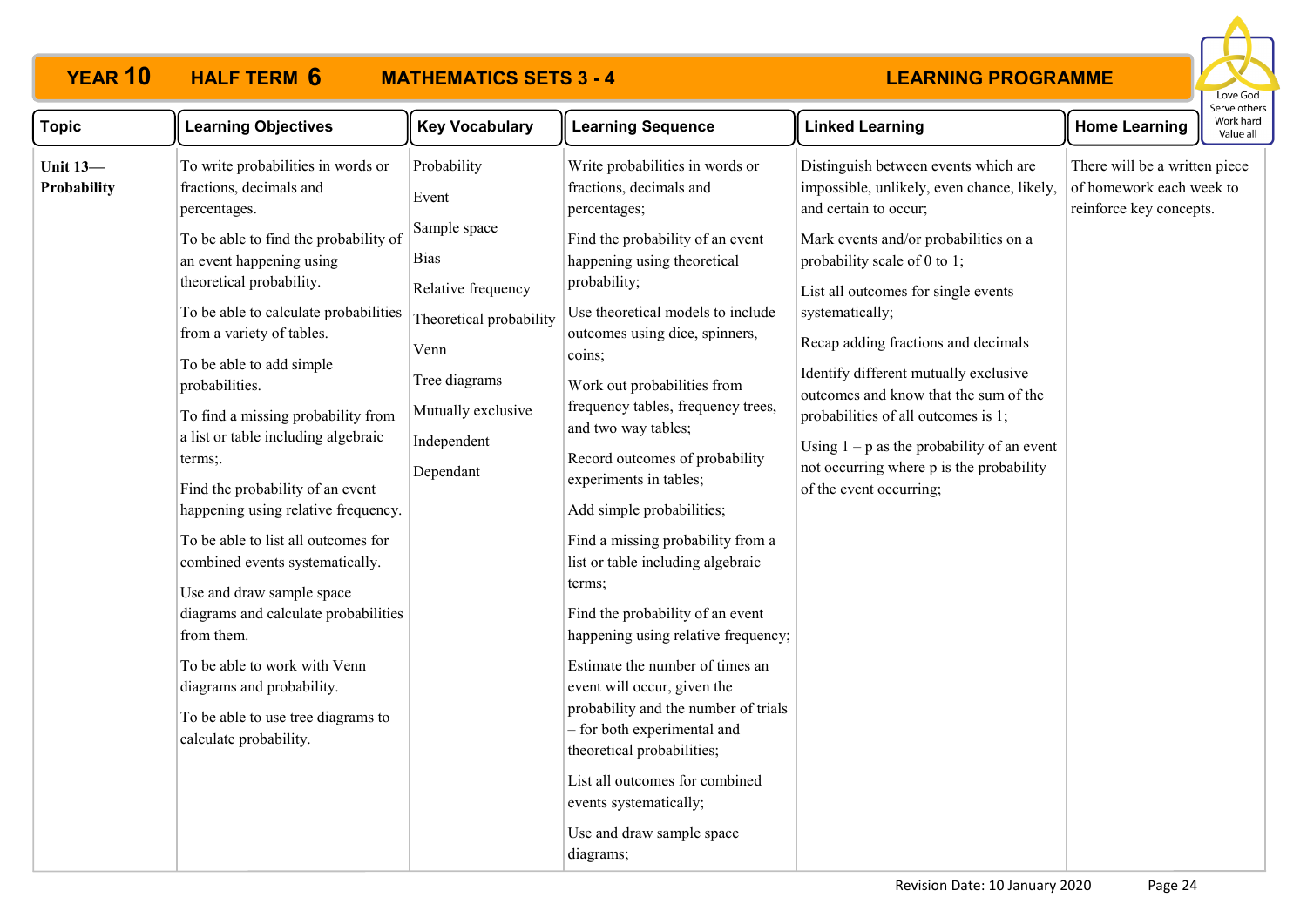| <b>YEAR 10</b>                                | <b>HALF TERM 6</b><br><b>MATHEMATICS SETS 3 - 4</b> |                       |                                                                                                                                  | <b>LEARNING PROGRAMME</b> |                      | Love God                               |
|-----------------------------------------------|-----------------------------------------------------|-----------------------|----------------------------------------------------------------------------------------------------------------------------------|---------------------------|----------------------|----------------------------------------|
| <b>Topic</b>                                  | <b>Learning Objectives</b>                          | <b>Key Vocabulary</b> | <b>Learning Sequence</b>                                                                                                         | <b>Linked Learning</b>    | <b>Home Learning</b> | Serve others<br>Work hard<br>Value all |
| <b>Unit 13-</b><br>Probability<br>(Continued) |                                                     |                       | Work out probabilities from Venn<br>diagrams to represent real-life<br>situations and also 'abstract' sets of<br>numbers/values; |                           |                      |                                        |
|                                               |                                                     |                       | Use union and intersection<br>notation;                                                                                          |                           |                      |                                        |
|                                               |                                                     |                       | Compare experimental data and<br>theoretical probabilities;                                                                      |                           |                      |                                        |
|                                               |                                                     |                       | Compare relative frequencies from<br>samples of different sizes;                                                                 |                           |                      |                                        |
|                                               |                                                     |                       | Find the probability of successive<br>events, such as several throws of a<br>single dice;                                        |                           |                      |                                        |
|                                               |                                                     |                       | Use tree diagrams to calculate the<br>probability of two independent<br>events;                                                  |                           |                      |                                        |
|                                               |                                                     |                       | Use tree diagrams to calculate the<br>probability of two dependent<br>events.                                                    |                           |                      |                                        |
|                                               |                                                     |                       |                                                                                                                                  |                           |                      |                                        |
|                                               |                                                     |                       |                                                                                                                                  |                           |                      |                                        |
|                                               |                                                     |                       |                                                                                                                                  |                           |                      |                                        |
|                                               |                                                     |                       |                                                                                                                                  |                           |                      |                                        |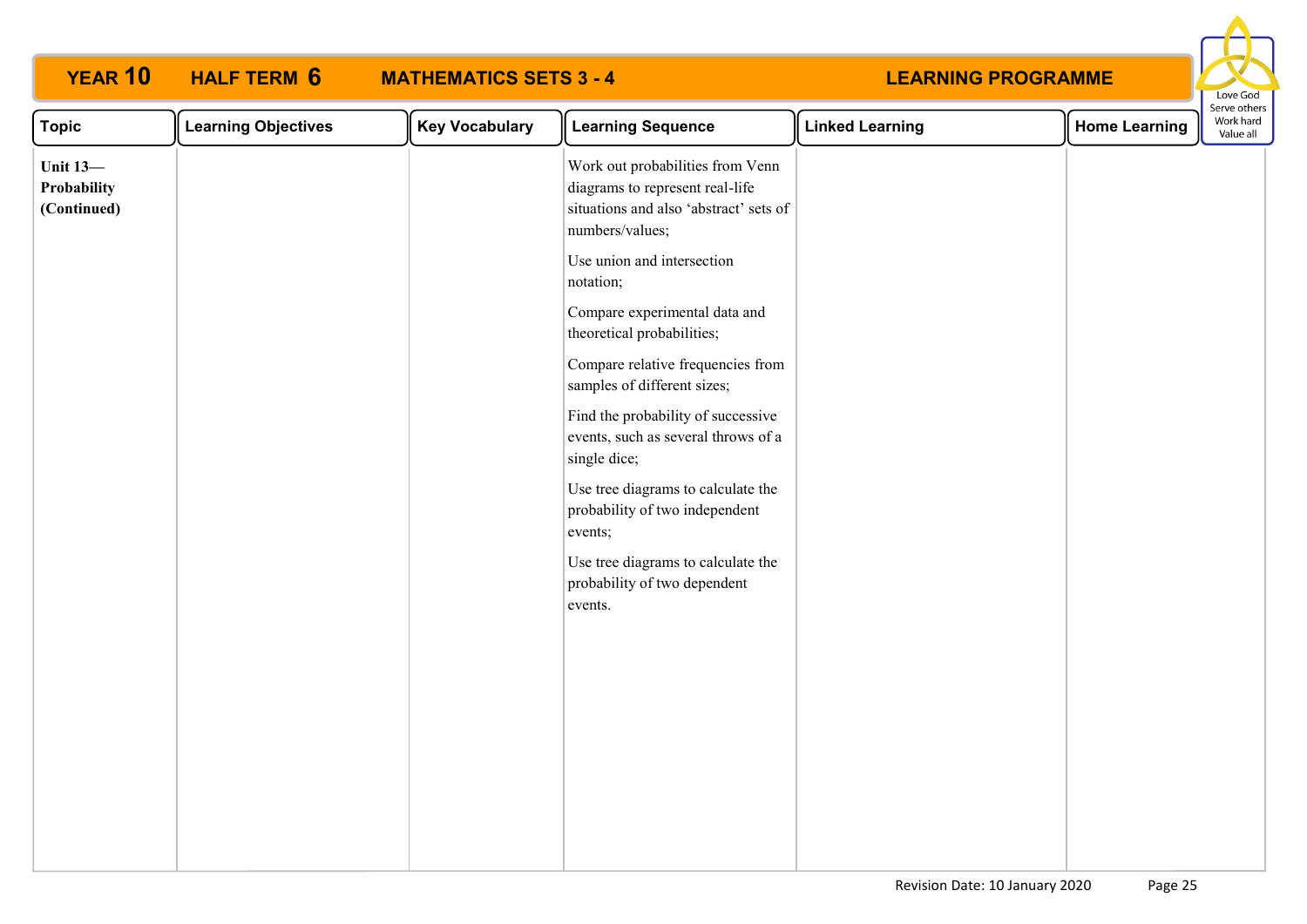# **YEAR 10 HALF TERM MATHEMATICS SETS 3 - 4**



| <b>Topic</b>                                   | <b>Learning Objectives</b>                                                                                                                                                                                                                                                                                                                                                                                                                                                                                                 | <b>Key Vocabulary</b>                                                          | <b>Learning Sequence</b>                                                                                                                                                                                                                                                                                                                                                                                                                                                                                                                                                                                                                                                                                                                                                                                                                                                          | <b>Linked Learning</b>                                                                                                                                                                                                 | <b>Home Learning</b>                                                                 | יכו עכ טנווכו<br>Work hard<br>Value all |
|------------------------------------------------|----------------------------------------------------------------------------------------------------------------------------------------------------------------------------------------------------------------------------------------------------------------------------------------------------------------------------------------------------------------------------------------------------------------------------------------------------------------------------------------------------------------------------|--------------------------------------------------------------------------------|-----------------------------------------------------------------------------------------------------------------------------------------------------------------------------------------------------------------------------------------------------------------------------------------------------------------------------------------------------------------------------------------------------------------------------------------------------------------------------------------------------------------------------------------------------------------------------------------------------------------------------------------------------------------------------------------------------------------------------------------------------------------------------------------------------------------------------------------------------------------------------------|------------------------------------------------------------------------------------------------------------------------------------------------------------------------------------------------------------------------|--------------------------------------------------------------------------------------|-----------------------------------------|
| <b>Unit 14-</b><br>Multiplicative<br>reasoning | To be able to work with density.<br>To be able to work with pressure.<br>To be able to work with and<br>calculate speed distance and time.<br>To be able to express one<br>percentage as a percentage of<br>another.<br>To be able to calculate percentage<br>profit and loss.<br>To be able to calculate repeat<br>percentage change.<br>To be able to apply and use the<br>formula for compound interest.<br>To be able to calculate reverse<br>percentages.<br>To be able to work with proportion<br>in given problems. | Density<br>Pressure<br>Speed<br>Distance<br>Time<br>Acceleration<br>Percentage | Understand and use compound<br>measures:<br>Density, pressure, speed<br>Convert between metric speed<br>measures;<br>read values in km/h and mph from<br>a speedometer;<br>calculate average speed, distance,<br>$time - in miles per hour as well as$<br>metric measures;<br>use kinematics formulae from the<br>formulae sheet to calculate speed,<br>acceleration (with variables defined<br>in the question);<br>change d/t in m/s to a formula in<br>km/h, i.e. $d/t \times (60 \times 60)/1000 -$<br>with support;<br>Express a given number as a<br>percentage of another number in<br>more complex situations;<br>Calculate percentage profit or loss;<br>Make calculations involving<br>repeated percentage change, not<br>using the formula;<br>Find the original amount given the<br>final amount after a percentage<br>increase or decrease;<br>Use compound interest | To understand basic percentage.<br>To understand basic compound measures.<br>To be able to convert between units.<br>To have an understanding of where we<br>use compound measures and problems<br>that they apply to. | There will be a written piece<br>of homework each week to<br>reinforce key concepts. |                                         |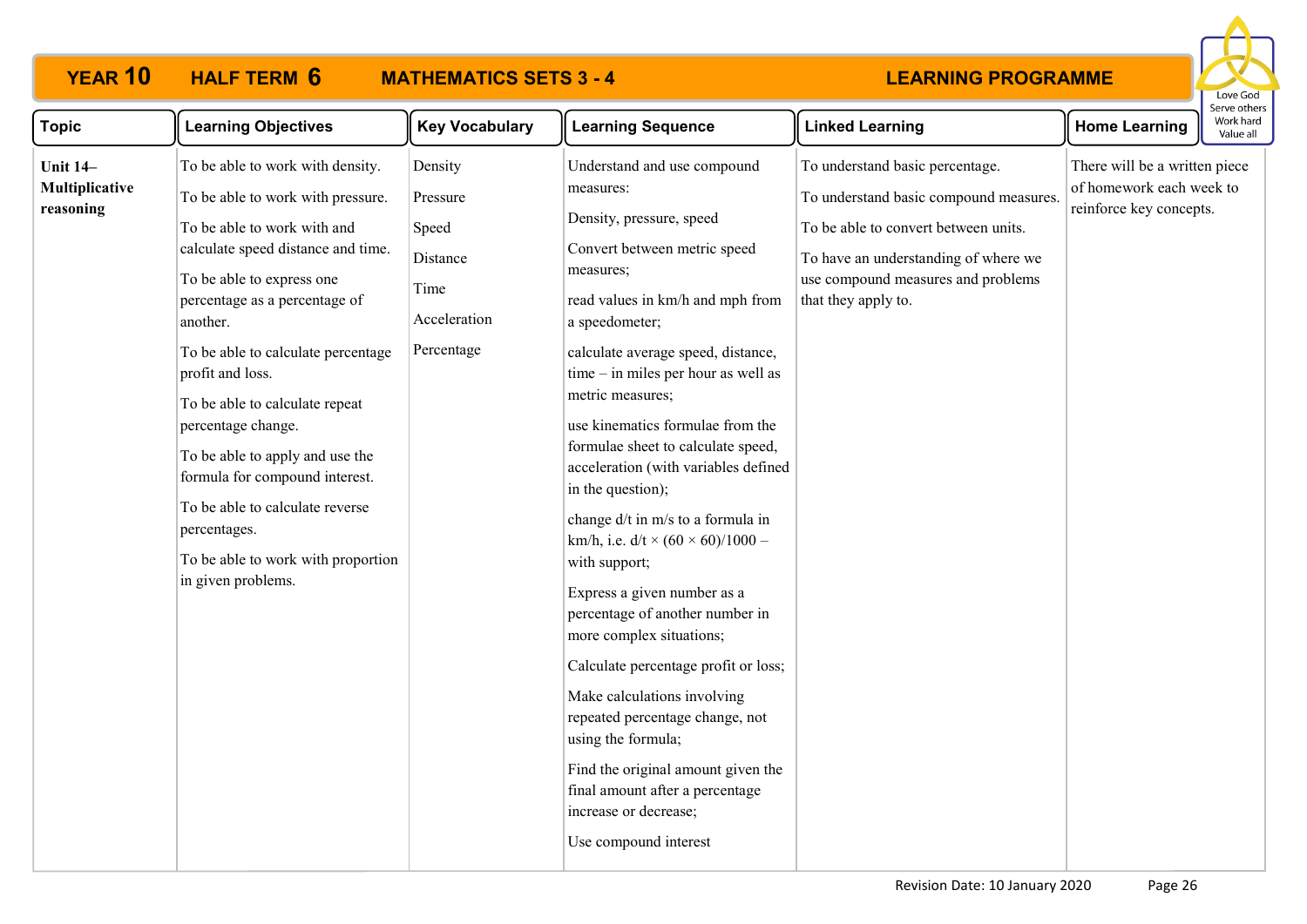|                                                               |                                                                                                                                                                                                                                                    |                                                            |                                                                                                                                                                                                                                                                                                                                                                                                                                                                                                                                |                                                                                                                                                                                                                                                                                                                                 |                                                                                      | Love God<br>Serve other |
|---------------------------------------------------------------|----------------------------------------------------------------------------------------------------------------------------------------------------------------------------------------------------------------------------------------------------|------------------------------------------------------------|--------------------------------------------------------------------------------------------------------------------------------------------------------------------------------------------------------------------------------------------------------------------------------------------------------------------------------------------------------------------------------------------------------------------------------------------------------------------------------------------------------------------------------|---------------------------------------------------------------------------------------------------------------------------------------------------------------------------------------------------------------------------------------------------------------------------------------------------------------------------------|--------------------------------------------------------------------------------------|-------------------------|
| <b>Topic</b>                                                  | <b>Learning Objectives</b>                                                                                                                                                                                                                         | <b>Key Vocabulary</b>                                      | <b>Learning Sequence</b>                                                                                                                                                                                                                                                                                                                                                                                                                                                                                                       | <b>Linked Learning</b>                                                                                                                                                                                                                                                                                                          | <b>Home Learning</b>                                                                 | Work hard<br>Value all  |
| <b>Unit 14-</b><br>Multiplicative<br>reasoning<br>(Continued) |                                                                                                                                                                                                                                                    |                                                            | Use a variety of measures in ratio<br>and proportion problems:<br>currency conversion;<br>rates of pay / best value;<br>Set up, solve and interpret the<br>answers in growth and decay<br>problems;<br>Understand that X is inversely<br>proportional to Y is equivalent to X<br>is proportional to;<br>Interpret equations that describe<br>direct and inverse proportion.                                                                                                                                                    |                                                                                                                                                                                                                                                                                                                                 | There will be a written piece<br>of homework each week to<br>reinforce key concepts. |                         |
| Unit 15-Plans<br>and Elevations                               | To be able to sketch planes of 3D<br>shapes.<br>To draw plans and elevations of 3D<br>shapes.<br>To make accurate drawings of<br>triangles.<br>To be able to bisect lines and<br>angles.<br>To construct diagrams given a<br>range of information. | Plan<br>Elevation<br>Sketch<br>Protractor<br>Perpendicular | Identify and sketch planes of<br>symmetry of 3D solids;<br>Use isometric grids to draw 2D<br>representations of 3D solids;<br>Make accurate drawings of<br>triangles and other 2D shapes.<br>Construct diagrams of everyday 2D<br>situations involving rectangles,<br>triangles, perpendicular and parallel<br>lines;<br>Understand and draw front and side<br>elevations and plans of shapes<br>made from simple solids;<br>Given the front and side elevations<br>and the plan of a solid, draw a<br>sketch of the 3D solid. | Understand clockwise and anticlockwise;<br>Draw circles and arcs to a given radius or<br>given the diameter;<br>Measure and draw lines, to the nearest<br>mm;<br>Measure and draw angles, to the nearest<br>degree;<br>Know and use compass directions;<br>Draw sketches of 3D solids;<br>Know the terms face, edge and vertex; | There will be a written piece<br>of homework each week to<br>reinforce key concepts. |                         |

**YEAR 10 HALF TERM MATHEMATICS SETS 3 - 4**

**HALF TERM 6**